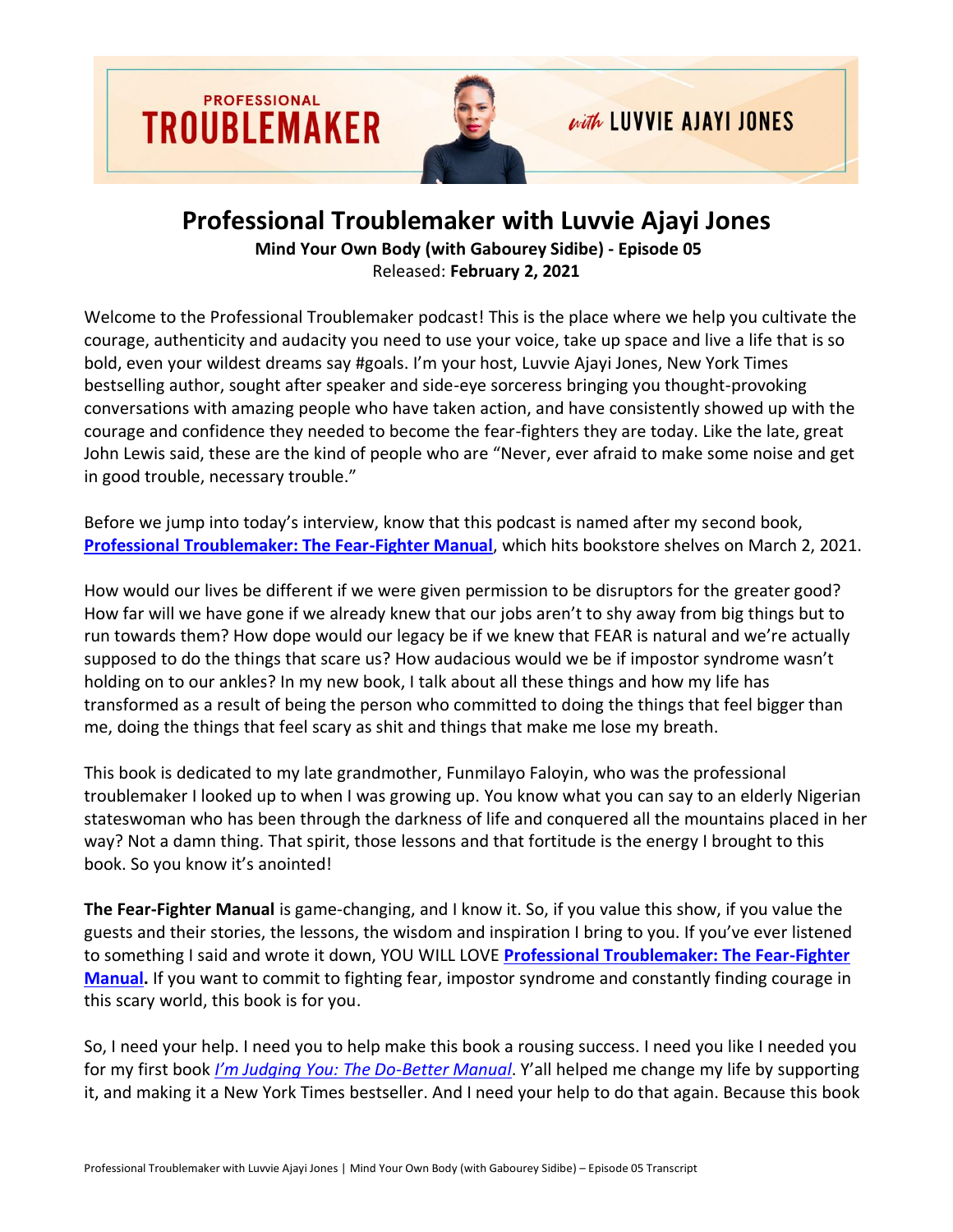is needed and I think it will leave a mark on you. I know it, actually. We need to become professional troublemakers, and this manual that I wrote, this book that I wrote will help make it happen. So, be sure to preorder **Professional Troublemaker** TODAY wherever books are sold, or go to **[ProfessionalTroublemakerBook.com](http://professionaltroublemakerbook.com/)**. You can get the hardcover, paperback or audiobook (which I narrated). So the URL is **[PROFESSIONALTROUBLEMAKERBOOK.com](http://professionaltroublemakerbook.com/)**. I'm so excited for you to read it.

On this episode of Professional Troublemaker, I'm talking to award winning actress, author and filmmaker Gabourey Sidibe. Gabby made her acting debut in 2009, in the film Precious – her first acting job, first audition – and came out of the gate with Golden Globe and Academy Award nominations. She's gone on to star in film and TV projects like The Big C, American Horror Story, Empire, and most recently Antebellum with Janelle Monae. Gabby is a storyteller to the core. Her memoir, This is Just My Face came out in 2017, and she's been doing work on the other side of the camera as a director.

Here's why Gabby is a professional troublemaker, and why I'm so geeked to talk to her today. She is absolutely unapologetic about who she is and has been from the beginning of her acting career. She lends her voice to causes she believes in – whether it's speaking out directly about voter suppression, building bridges for marginalized people in the entertainment industry.

This conversation is so raw and honest in all the best ways. I cannot wait for you to hear her talk about how she got her start in acting (she tells us the real story that she doesn't usually tell), how we humble Black women in all the wrong ways instead of giving them wings to soar, and we bond over the importance of therapy and the two of us being on Team Don't Hug Strangers.

Let's get into it!

## Conversation with Gabourey Sidibe

- LUVVIE So yes, excited to have you and one of the first things that I always ask people who join me on this show is what did you want to be when you were growing up?
- GABOUREY I wanted to be a psychotherapist. I was really, really, really interested in psychology at too young an age probably because I had a best friend that used to see a therapist when she was like seven. And I would go with her sometimes if I were spending the night at her house and it was like this lady who would play with us and ask us questions. I think when you're young no one asks you real questions. It's always, "What do you want to be? A fireman?" Or something stupid. But she was like, "How do you feel about ..." And I was like ... And I grew up in an African household for a little bit so no one asked me how I felt about nothing. I thought it was like a really, really cool thing to do and to be and just be paid to have conversations. And I was really gunning to do it. I was in school to do it up until I dropped out to become an actor.

LUVVIE So first of all, we have that common is I actually thought I was going to be a psychologist also.

GABOUREY Did you?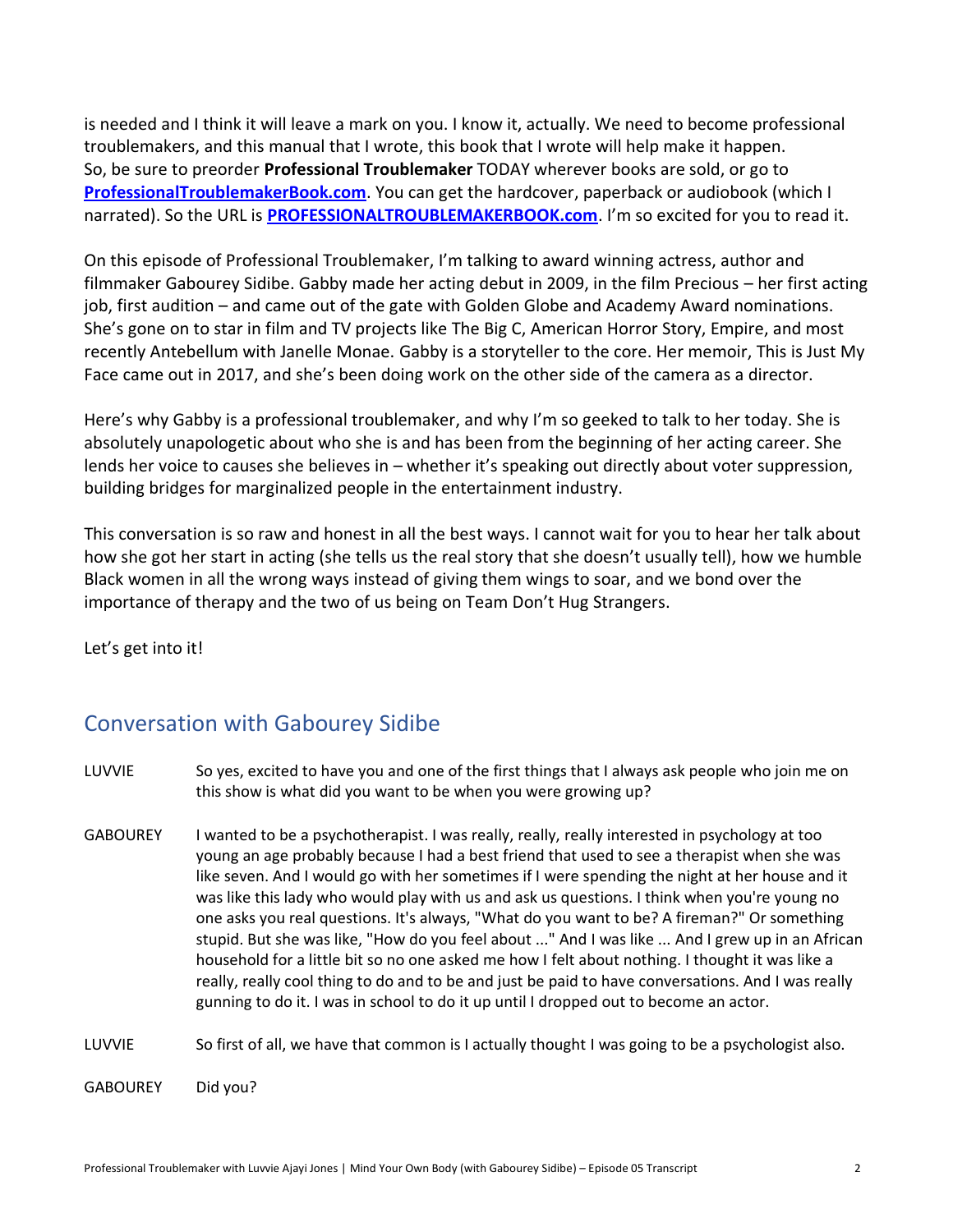| LUVVIE          | And my college degree's actually in psychology so I made it a little bit. I thought I was going to<br>be that person but I was like you know what, it's okay. But okay, so you wanted to be a<br>psychotherapist very young. The African household. Let's talk about that thing. Okay.                                                                                                                                                                                                                                                                                                                                        |
|-----------------|-------------------------------------------------------------------------------------------------------------------------------------------------------------------------------------------------------------------------------------------------------------------------------------------------------------------------------------------------------------------------------------------------------------------------------------------------------------------------------------------------------------------------------------------------------------------------------------------------------------------------------|
| <b>GABOUREY</b> | Yeah.                                                                                                                                                                                                                                                                                                                                                                                                                                                                                                                                                                                                                         |
| LUVVIE          | How was that? Because there's certain things that we all have in common having grown up with<br>African parents. When you said I want to be a psychotherapist what was the response?                                                                                                                                                                                                                                                                                                                                                                                                                                          |
| <b>GABOUREY</b> | Oh, no, I was going to be a computer programmer. Absolutely.                                                                                                                                                                                                                                                                                                                                                                                                                                                                                                                                                                  |
| LUVVIE          | Mm-hmm (affirmative).                                                                                                                                                                                                                                                                                                                                                                                                                                                                                                                                                                                                         |
| <b>GABOUREY</b> | I was either going to be a computer programmer or an architect. More favorably an architect.<br>And my African household was a little different because my mom's American. My mom's from<br>Georgia. So it truly was a very split world in one household. But I was supposed to be an<br>architect because my dad went to school in France and has a degree in architecture. I think his<br>dad was like  My grandfather was like the mayor at some point of a small town in Senegal and<br>so they were wealthy-ish. And so he got to go to college to become an architect and then moved<br>to New York to be a cab driver. |
| LUVVIE          | Mm-hmm (affirmative).                                                                                                                                                                                                                                                                                                                                                                                                                                                                                                                                                                                                         |
| <b>GABOUREY</b> | And that's what we have in  If they don't get to be the thing that they wanted to be, it's on us<br>to do it. Because they moved to  Like they did the whole immigrant thing for us and for a<br>better life for themselves but mostly for us to go ahead and take on what I think they wanted to<br>do.                                                                                                                                                                                                                                                                                                                      |
| LUVVIE          | Take on their dreams.                                                                                                                                                                                                                                                                                                                                                                                                                                                                                                                                                                                                         |
| <b>GABOUREY</b> | Yeah.                                                                                                                                                                                                                                                                                                                                                                                                                                                                                                                                                                                                                         |
| LUVVIE          | So how was little Gabby? How did you act? What was your personality like?                                                                                                                                                                                                                                                                                                                                                                                                                                                                                                                                                     |
| <b>GABOUREY</b> | I was very  I'm very shy. I'm actually very, very shy. I'm like the shiest person. I look like a bitch<br>a lot. Not because I'm not one but because I don't like necessarily  I don't talk to strangers. I<br>just don't. It's a strange thing to me and I'm very shy and I've always been really shy except for<br>when I wasn't. I had the loudest laugh ever. Like I still have a really loud laugh. And my dad                                                                                                                                                                                                           |

hated it. So sometimes I would laugh harder and louder when I knew that he was around and I knew that he was too busy for me to actually get in trouble. So sometimes I would use it like chalk against the chalkboard just to irritate him. I thought I was so funny. So before I decided to be a psychologist I decided to be a comedian. I decided to be a comedian and I had all these joke books that I decided I would just start performing in front of my family. Now this is a performance.

I remember asking my teachers to give me ... And I was not at all liked in elementary school at all. But I still would ask my teachers for like five minutes at the end of class so that I can perform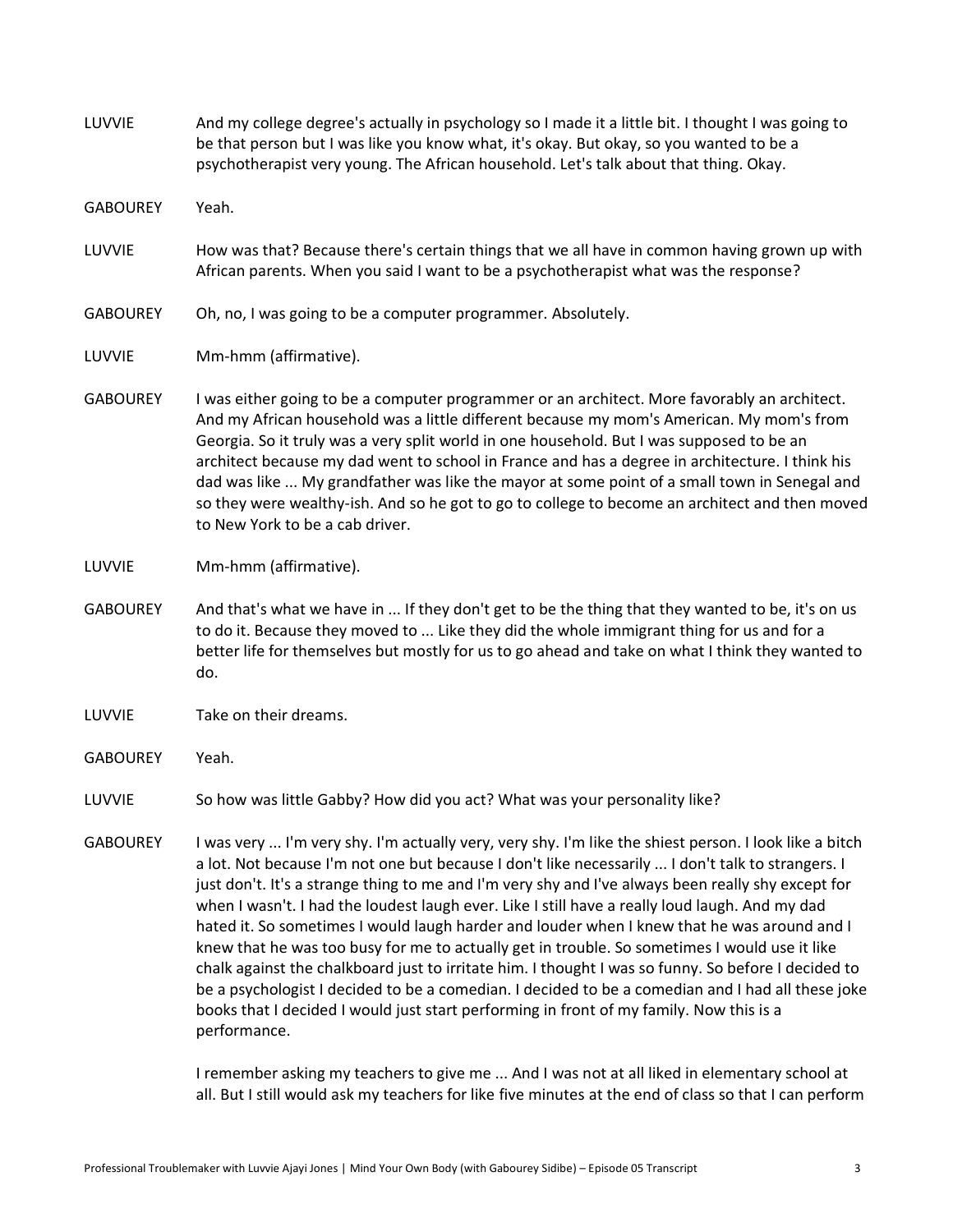my latest joke. They were all 100% stolen but they were my jokes nonetheless. But outside of that, when I wasn't telling jokes and laughing really loudly or farting really loudly which was also another specialty of mine, I was really, really quiet and angry a lot.

## LUVVIE And why do you think you were angry?

- GABOUREY Because I hated everything. I'm from Brooklyn, New York and the building I lived in was kind of tough. Every now and then I'll be talking to my fiancé who's had a very suburban upbringing ... It helps that he's white. But he's had a very suburban upbringing and he'll like ... We'll be watching TV and he's like, "Oh, my babysitter's name was blah blah blah," and I'm like, "Wow, my babysitter got shot in the face at the party across the hall from my apartment." Like you know what I mean? So that was how I ... And it's not necessarily how I grew up but there was danger around like when I'm a child. And I also like ... I was a fat round child who was either too quiet or too loud and other kids didn't like me. And I didn't like other kids to keep it straight with you because kids-
- LUVVIE Right. Kids are assholes.
- GABOUREY They're such assholes. They're such dicks. And I didn't like them. And so yeah, I was angry a lot. My childhood was extremely uncomfortable. Sometimes I watch *Euphoria*. I just got into this Netflix show called *Grand Army* and it's about teenagers at a school in Brooklyn and their school looks a lot like my high school. I went to a gigantic school in Manhattan called Washington Irving. And it's a lot like that and I'm like there's no amount of money I would go back in time and be a child for again. They haven't found the number. Like there's no amount of money. A billion dollars, a zillion dollars, I won't do it.
- LUVVIE Again, because kids are assholes and anybody who's anything remotely close to different is going to be considered the target of that thing.
- GABOUREY Yeah. And also the thing about being a kid and kids being assholes is like when you're a kid, you are also an asshole.
- LUVVIE Also that. Facts. Facts.
- GABOUREY Yeah. Your brain's not 100% formed. Your opinions aren't really formed either. Your opinions are based one either what you pretend to not like or what the cool people like and what you should like also. If I had to go to high school during the TikTok ... None of the challenges. I'm doing none of them. I couldn't do any of this. I got out of high school in 2001. Not everybody had a cellphone even.
- LUVVIE No. No. No.
- GABOUREY So just in the nick of time. If I had to do this in 2020, no thank you.
- LUVVIE First of all, the fact that ... We are the bridge generation. So we're the ones who remember the world when you couldn't have a cellphone because that thing costs \$1,000 and most parents are like why?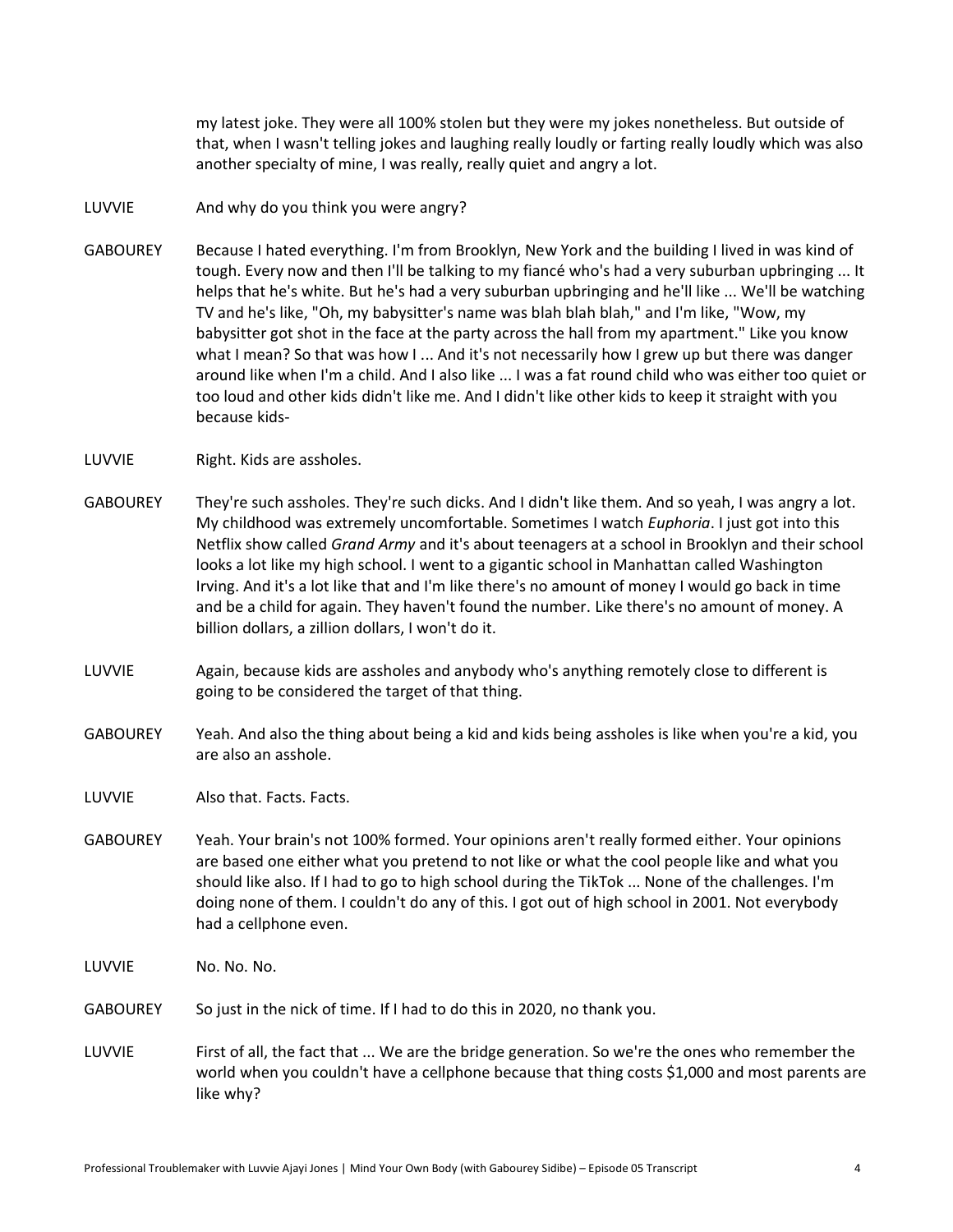| <b>GABOUREY</b> | And it came in a briefcase.                                                                                                                                                                                                                                                                                                                                             |
|-----------------|-------------------------------------------------------------------------------------------------------------------------------------------------------------------------------------------------------------------------------------------------------------------------------------------------------------------------------------------------------------------------|
| LUVVIE          | It came in a briefcase. And when you even tried to get on the internet  Remember when it<br>would take us like 36 hours to download one song on Napster or Kazaa?                                                                                                                                                                                                       |
| <b>GABOUREY</b> | First of all, you had to get the American Online CD out of the newspaper. That's number one.                                                                                                                                                                                                                                                                            |
| LUVVIE          | Yes.                                                                                                                                                                                                                                                                                                                                                                    |
| <b>GABOUREY</b> | And then you had to make sure that nobody was trying to call the house, that no one wanted to<br>make a phone call. Yes.                                                                                                                                                                                                                                                |
| LUVVIE          | Yes. And then you would be this close. You would be like 85% to downloading this song, the<br>song that just came out, and if somebody would call your house and you're like my whole work<br>for the last 15 hours just gone.                                                                                                                                          |
| <b>GABOUREY</b> | Now I can't listen to Nelly and Kelly Rowland all of a sudden.                                                                                                                                                                                                                                                                                                          |
| LUVVIE          | None of my Backstreet Boys CDs. I can't. Just mad. People don't understand struggle. They do<br>not understand struggle.                                                                                                                                                                                                                                                |
| <b>GABOUREY</b> | They don't.                                                                                                                                                                                                                                                                                                                                                             |
| LUVVIE          | They don't understand struggle. It's okay.                                                                                                                                                                                                                                                                                                                              |
| <b>GABOUREY</b> | What they do understand is like sending a nude and then having that nude leaked and then<br>everybody from every school in the surrounding area calling you a slut because you liked a boy<br>enough to show him your nipple. That's what they understand. And let me tell you, what I don't,<br>that. And I don't-                                                     |
| LUVVIE          | You know what? That's a different type of struggle that actually I'm so glad we did not have. Our<br>struggles were very like analog struggles. These kids' struggles are very different. They're like,<br>"Oh, if I take one picture it might ruin my life." Us, we ain't have a chance to take pictures. We<br>have to go get it done and Walgreens and who has time? |
| <b>GABOUREY</b> | First off all, you have to make T-shirts with your best friends.                                                                                                                                                                                                                                                                                                        |
| LUVVIE          | Facts.                                                                                                                                                                                                                                                                                                                                                                  |
| <b>GABOUREY</b> | Then you have to go the mall. Like that's a lot, yeah.                                                                                                                                                                                                                                                                                                                  |
| LUVVIE          | Everything we had to do had multiple steps. Okay. We couldn't even be as mischievous as we<br>wanted because we needed multiple steps to do it.                                                                                                                                                                                                                         |
| <b>GABOUREY</b> | There's a lot of time to think again. There's a lot of time to be like no, that's not worth it.                                                                                                                                                                                                                                                                         |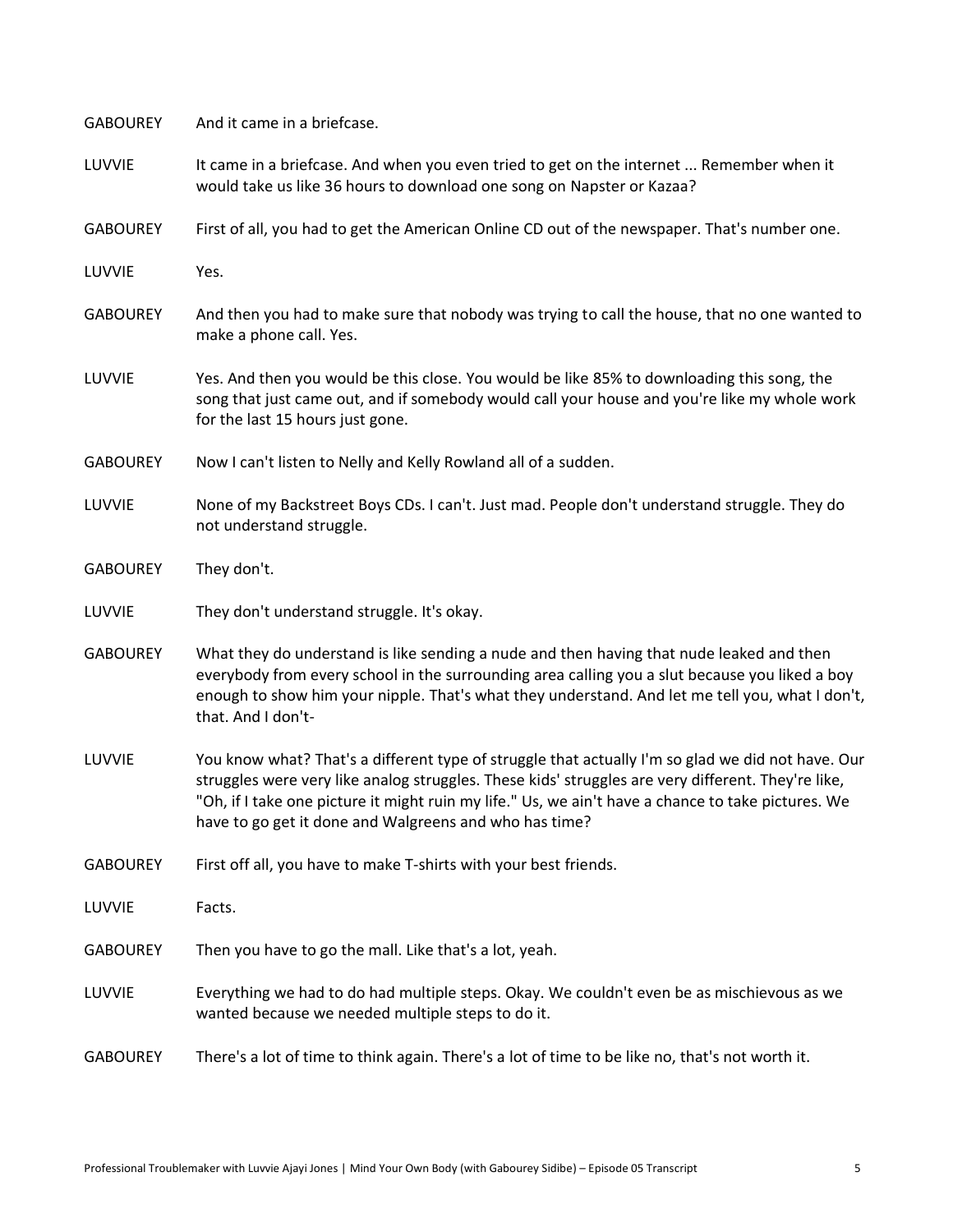| LUVVIE          | Yeah, yeah. Which stopped you from doing a lot of dumb shit. Now they can do dumb shit in a<br>second. We had to plan our dumb shit. We had to plan our dumb shit.                                                                                                                                                                                                                                                                                                                                                                                     |
|-----------------|--------------------------------------------------------------------------------------------------------------------------------------------------------------------------------------------------------------------------------------------------------------------------------------------------------------------------------------------------------------------------------------------------------------------------------------------------------------------------------------------------------------------------------------------------------|
| <b>GABOUREY</b> | You had to take days off from schools to do our dumb shit. That's right. God bless. Good for us.                                                                                                                                                                                                                                                                                                                                                                                                                                                       |
| LUVVIE          | Good for us. I'm so glad.                                                                                                                                                                                                                                                                                                                                                                                                                                                                                                                              |
| <b>GABOUREY</b> | We made it.                                                                                                                                                                                                                                                                                                                                                                                                                                                                                                                                            |
| LUVVIE          | I'm so glad we grew up when we did because all the different  The people that we were then,<br>oh my God. So you were in high school, high school was trash. What were you involved in? What<br>was your friend group like?                                                                                                                                                                                                                                                                                                                            |
| <b>GABOUREY</b> | Okay. The school I went to was 10 floors big. I went to a giant school. There was no popular kids<br>or nerd kids. There was none of that. There was genuinely too many in the school for that. I<br>don't know sport ball so I didn't play on any teams. But the only team to be on was like the<br>volleyball team. The boys had a basketball team. There was no football in sight at all. I hear that<br>football happens at other high schools. That's strange. Like my fiancé was explaining to me that<br>they had two dances a year every year. |
| LUVVIE          | Oh yeah, yeah, yeah, yeah. Homecoming and prom.                                                                                                                                                                                                                                                                                                                                                                                                                                                                                                        |
| <b>GABOUREY</b> | Yeah, that's what he was saying.                                                                                                                                                                                                                                                                                                                                                                                                                                                                                                                       |
| LUVVIE          | Yeah.                                                                                                                                                                                                                                                                                                                                                                                                                                                                                                                                                  |

- GABOUREY No, no. No. You get a prom when you graduate in your senior year. My high school was four years. I only went for three years because I got there in 10th grade because my junior high was a different ... Whatever. But the only prom in sight was when I'm in 12th grade and I'm actually graduating high school. Again, there's the structure of my high school is very different than like what Zac and Slater and them did on *Saved By the Bell*. So my friend group was at first some bitches I didn't like. But I knew them from junior high. But I didn't like them in junior high but we both happened to be in high school so we was best friends because location, location, location. We did not like each other but we were best friends. And then at some point in the 11th grade I found someone I did like. So I completely dropped off that other friend group and started hanging out with my homegirl because we both liked N\*SYNC.
- LUVVIE Yes.

GABOUREY That's how we were friends.

LUVVIE Yes. N\*SYNC has started many a friendship. Yes.

GABOUREY Yeah. That's what we did and we were best friends 11th grade and 12th grade. We were best friends until we were like 24 and then location switched. But my friend group was really normal. We really didn't like each other but we were stuck together and that's just it. And some people are ... No. No, no, no, I have zero friends from high school.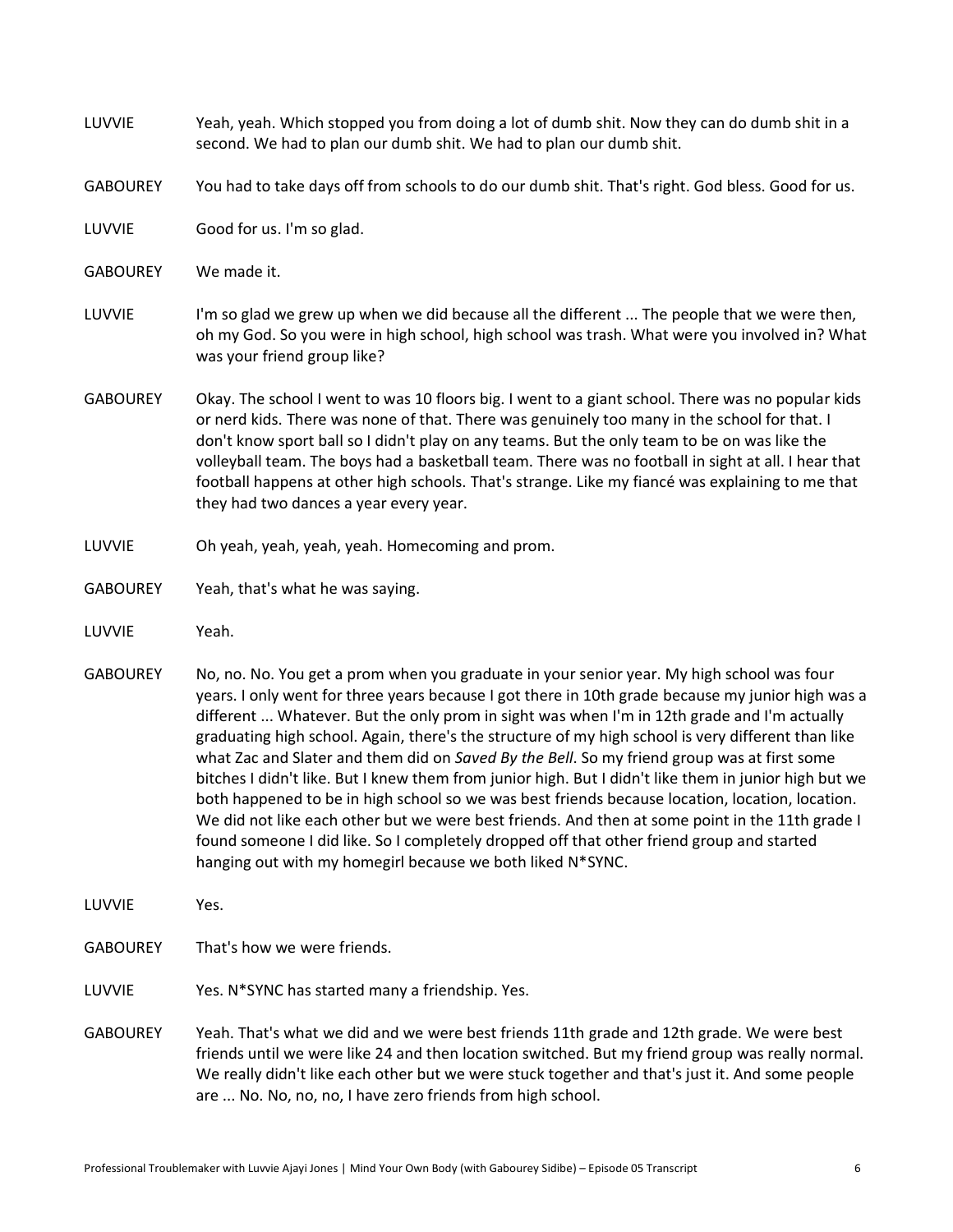| LUVVIE          | Gotcha. That's very different from my high school experience because my high school was<br>incestuous in that everybody still hangs out with each other in the weirdest way.                                                                                                                                                                                                                                                                                                                                                                                                                                                                                                                                                                                                                                                |
|-----------------|-----------------------------------------------------------------------------------------------------------------------------------------------------------------------------------------------------------------------------------------------------------------------------------------------------------------------------------------------------------------------------------------------------------------------------------------------------------------------------------------------------------------------------------------------------------------------------------------------------------------------------------------------------------------------------------------------------------------------------------------------------------------------------------------------------------------------------|
| <b>GABOUREY</b> | You're from Chicago, right?                                                                                                                                                                                                                                                                                                                                                                                                                                                                                                                                                                                                                                                                                                                                                                                                 |
| LUVVIE          | I'm from Chicago by the way of Nigeria. I came here when I was nine.                                                                                                                                                                                                                                                                                                                                                                                                                                                                                                                                                                                                                                                                                                                                                        |
| <b>GABOUREY</b> | So you went in high school and stuff in Chicago. I know stories about Harper but outside of that.                                                                                                                                                                                                                                                                                                                                                                                                                                                                                                                                                                                                                                                                                                                           |
| LUVVIE          | Oh I was in Whitney Young which was like bougie but it was on the  What's funny is Whitney<br>Young was bougie but it was on the edge of the west side.                                                                                                                                                                                                                                                                                                                                                                                                                                                                                                                                                                                                                                                                     |
| <b>GABOUREY</b> | Okay.                                                                                                                                                                                                                                                                                                                                                                                                                                                                                                                                                                                                                                                                                                                                                                                                                       |
| LUVVIE          | So had you gone two blocks away from Whitney Young you would be in an area where your<br>parents would be like don't go. I was on the basketball team for two year and I remember one<br>year we had a game with one of the best teams in Chicago and they were on the west side.<br>They're like four blocks away from Whitney Young. We're like not that far. But their area was so<br>different from ours that our coach gave us a pep talk beforehand and said, "If you want to go to<br>the bathroom you tell an adult. We have to walk you there because you might get beat up on<br>the way there." We was like, "Oh okay. We're not set for that." We was like, "We're not primed<br>for that." You know what I mean? So yeah, that was my high school. I went to the same high<br>school that Michelle Obama went. |
| <b>GABOUREY</b> | Oh okay. Me and Michy are girls.                                                                                                                                                                                                                                                                                                                                                                                                                                                                                                                                                                                                                                                                                                                                                                                            |
| LUVVIE          | You know what I'm saying. I be like, "Hey Michelle girl, we went to the same high school girl so<br>technically we're besties. 30 years apart."                                                                                                                                                                                                                                                                                                                                                                                                                                                                                                                                                                                                                                                                             |
| <b>GABOUREY</b> | Obviously.                                                                                                                                                                                                                                                                                                                                                                                                                                                                                                                                                                                                                                                                                                                                                                                                                  |
| LUVVIE          | But yeah for me  So Chicago's very different in that Chicagoans in general rep their high school<br>sometimes more than their colleges.                                                                                                                                                                                                                                                                                                                                                                                                                                                                                                                                                                                                                                                                                     |
| <b>GABOUREY</b> | Yes. Okay. Yeah. That makes sense.                                                                                                                                                                                                                                                                                                                                                                                                                                                                                                                                                                                                                                                                                                                                                                                          |
| LUVVIE          | It's just this weird culture where it's like, "Where'd you go to high school?" We'll ask that before<br>we ask where you went to college.                                                                                                                                                                                                                                                                                                                                                                                                                                                                                                                                                                                                                                                                                   |
| <b>GABOUREY</b> | That makes sense. Maybe that's a Black ass thing but also like I'm from Brooklyn and when I<br>lived in Chicago, Chicago and Brooklyn are the same thing to me. They are the same. The people<br>are the same. Like there are very Brooklyn dances, there's very Brooklyn music, there's very<br>Chicago  Like no, we only go to Howard's around here. And it's like everybody is proud of their<br>high school. Like we really are like, "I don't care if you went to SUNY, I don't care if you went to<br>Harvard. Which high school did you go to?"                                                                                                                                                                                                                                                                      |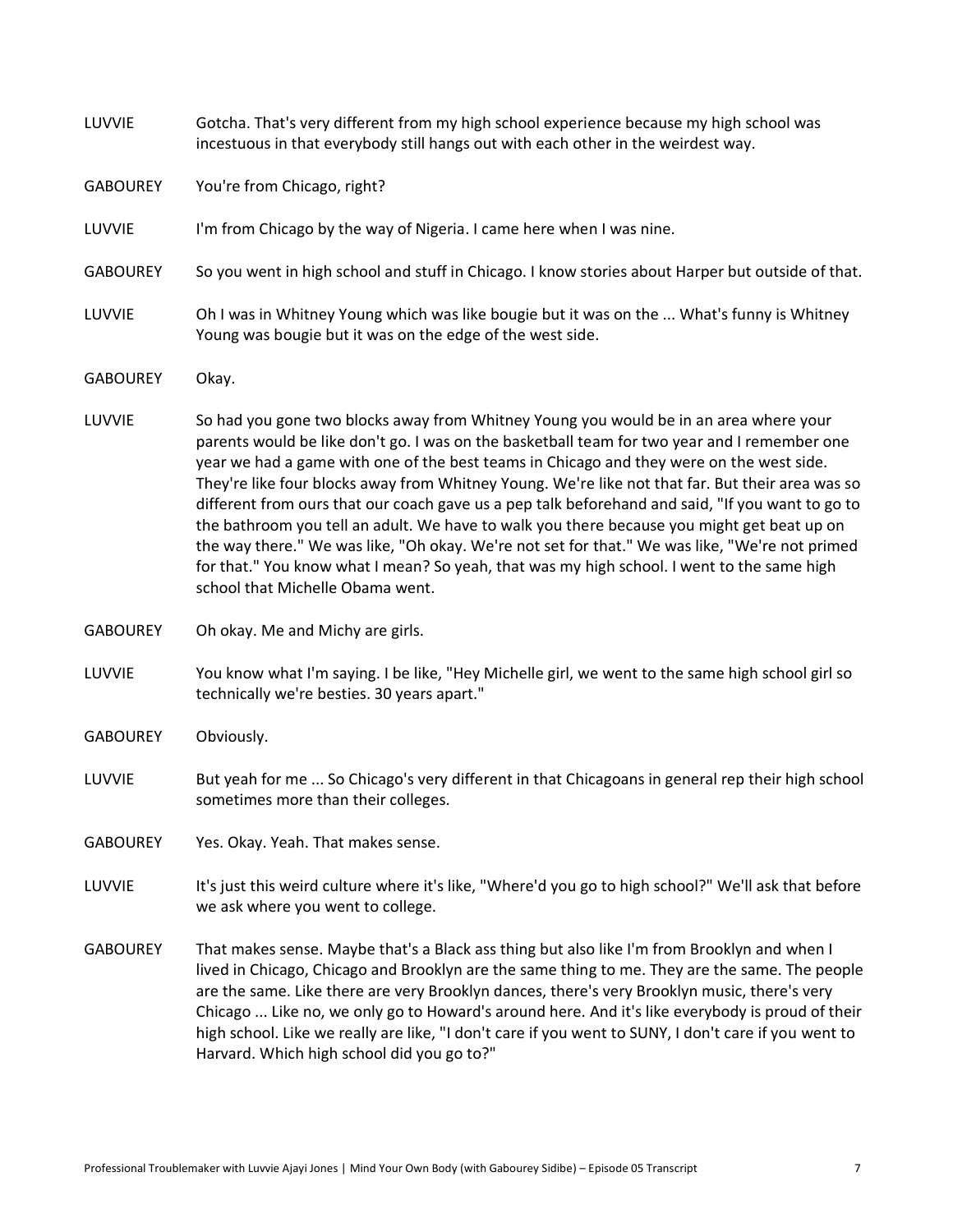- LUVVIE Which high school? Yeah, for real. They'd be like, "Where'd you go? Morgan Park? Oh, you went to Morgan Park. Oh, you went to Lane Tech." I don't understand. We don't even understand it either. We just do it. We just participate.
- GABOUREY But that tells you everything you need to know about somebody. You went to Whitney Young and I know that you're bougie. You know what I mean? That's how I know.
- LUVVIE That's how you know. We rep our set and that's our set. Our high school. Just hot mess. So you then graduate from high school, go to college.
- GABOUREY Yeah, sure. So yeah, I went to college. The other thing about high school is I struggled to get out. I didn't just fly through. I screwed around a lot. I did. Not a lot actually. I was really, really smart. I was smart and good in elementary school and I was smart and good in junior high and when I was smart and good in high school I realized no one actually cared. That no one cared in elementary school, junior high. The difference between my dad and other I think African dads, my dad did not really give a shit about my education at all. At all. I was like oh, African parents do that? That's cute. Not over here. My dad did not give a shit and my mom gave even less of a shit. While my dad wanted me to be an architect for whatever his reasons were, my mom wanted me to be a singer because she's a singer.
- LUVVIE Right. She spent 30 years singing.
- GABOUREY Yes. 30 or more. Yeah, singing in the subway actually because that's how she raised my brother and I. My mom was being a star. That was her focus and my dad who after ... We were the first family and he then went on to have more and more families. Like the other thing is that he ... So he married my mom and when I was five he married my stepmom and when I was eight we found out about it.
- LUVVIE Okay, you know what? We got to pause on that one.
- GABOUREY Right. Other reasons to be angry. That's making sense now.
- LUVVIE Now let's rewind that. Okay. Toxicity is something that Africans can do differently because we will keep some secrets that will blow your mind.
- GABOUREY Yeah. But like the other thing is like ... So yeah, my dad is Senegalese and in Senegal the men are allowed to marry more than one woman. This also in the Koran and my dad is Muslim.
- LUVVIE Ah, he's Muslim?
- GABOUREY Yes. So he was by the law of Allah and the law of his home country, he's allowed to do this. And it's open in a way that if you're going to do that, that should be open. However, my mom is American.

LUVVIE Right.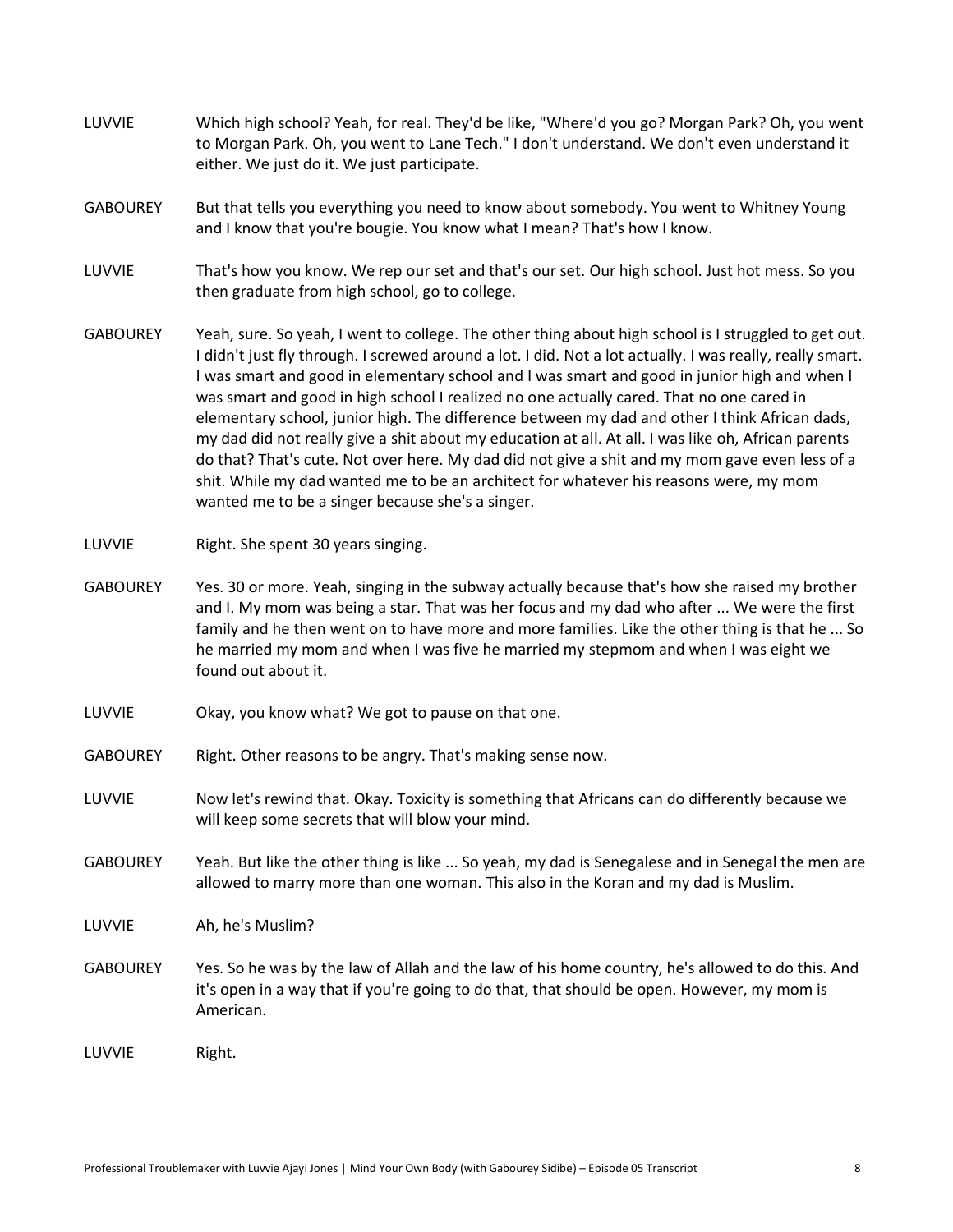GABOUREY And he married my mom, not because they were in love with each other but because she was American. There were no lies about this. They met specifically because he was looking for a wife so that he could stay in the country. So they got married for the green card and according to my mom she didn't even give him none until they were married for over a year. But according to my dad, nope. According to my dad they were hitting it pretty quickly. But I think after they were married for over a year, she then told her parents about it because they were in Georgia. And they were like, "Who is this Ibnou that you're always talking about?" It's my dad's name. And then she's was like, "All right, I'll bring him over so y'all can meet him." And then they told them that they were married and then after that I think they ... Then my dad took her to Senegal to meet his family. And I think she fell in love with Africa and African people. So it's like my mom's 1952 Georgia. Her idea of what Africa is was extremely ignorant. But like purposely.

> The images of Africans in the media and in television are ... They're changing now but they were backward on purpose. And so she fell in love with Africa and then she fell in love with him and then they had my brother and I. And she met his ... He was arranged to get married to his second wife. He was arranged to marry her first.

- LUVVIE Okay.
- GABOUREY So she met her ... Tola. She met her in Africa and she asked her, "Can I marry him also?" And my mom was like, "I get that you want to get married to him and I know that you guys have been arranged or whatever and I get it. He just need to divorce me first. Like he has to be done with it. Because I'm American and we got married in America. You can't do that so he'll have to divorce me first. But yes. When you're ready and we'll just ..." But then my dad's like, "I ain't marrying her and that's over and I'm about you," and all this. And then he married her. He married her anyway a few years later.
- LUVVIE But he didn't tell your mom?
- GABOUREY He didn't tell me mom because he wanted his cake. He wanted to eat it too. And that's just what happened. Eventually she moved to America and she lived with us. Because technically she was his first cousin and so ... And we didn't know. My brother and I didn't know. We're young kids. We had no idea. And my mom didn't know that they were together. She didn't know that they were married either. But I think that she let her come over and live with us and I think she started to suspect some stuff but also by then my mom wanted out of the marriage so she kind of let it do what it was going to do. And then yeah, when I was eight, three years or so we found out that they were married and that's how my mom got out of Brooklyn and got out of that marriage. I think she was like biding her time because it just doesn't make sense.
- LUVVIE Exactly.
- GABOUREY It just doesn't make sense.
- LUVVIE And here you are watching it all go down.
- GABOUREY Mm-hmm (affirmative). At this point I'm like eight ... Eight or nine. We lived in a big kind of apartment in Brooklyn with a terrace and I have my own bedroom. And then all of a sudden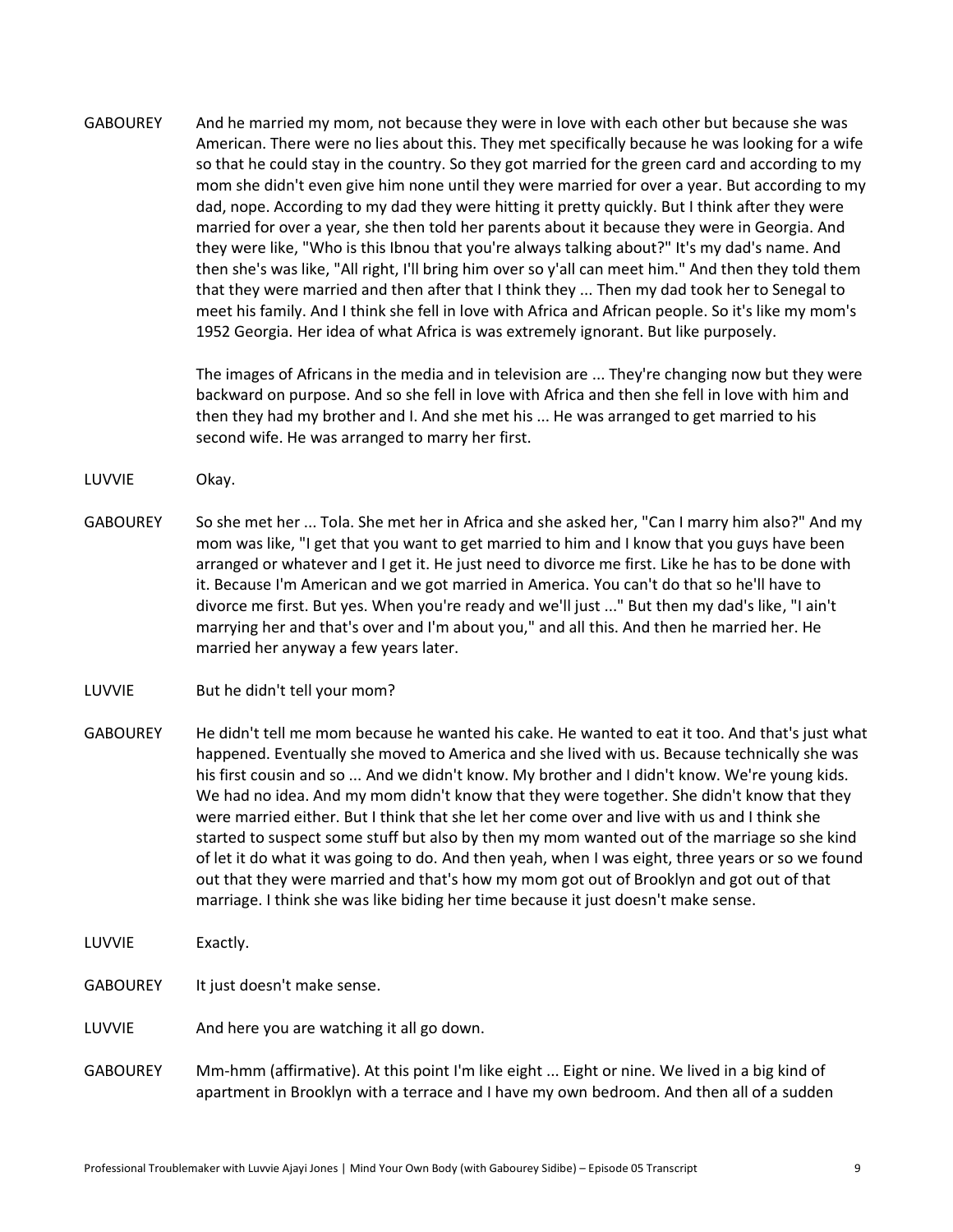here's this cousin. And she's cool or whatever but now I got to share my bed. But now everything's weird. And now we're leaving. And we literally moved into a one bedroom at my aunt's house in two twin beds. So my mom, my brother and I shared two twin beds. And my dad moved in the second wife. She happened to be pregnant. They already had a son that was back in Senegal. He came. Her daughter came. And they're literally still all in the same apartment but my dad has another wife and another group of kids in this same apartment. So it was like still ... I went from having my own bedroom to now my bedroom is filled with other people.

- LUVVIE Right.
- GABOUREY And a different family. Literally I'm seeing my family that I never thought was good enough because we're American. You know what I mean? We don't fit this thing. And like my dad finally got his African wife and his African children and they're in our slots because that's what was supposed to happen. It almost felt like we were extra.
- LUVVIE Right.
- GABOUREY And so yeah. Yeah that was a strange thing. So yeah, no one really cared about my education. My dad's like trying to build a farm of people.
- LUVVIE A farm of people.
- GABOUREY The other thing is Senegalese men don't ... I don't know if it's Senegalese men or if it's just my dad but he doesn't count his children because it's this idea that you can't count your chickens before they're hatched. So there's this idea that if you count how many kids, if you say I have 12 kids, then God will see that as being boastful and he'll take some away. So I have no idea how many children my dad has.
- LUVVIE So when high school was ending, at that point where were you?
- GABOUREY So by the time high school was ending ... So we lived with my aunt for like three or four years and then we moved into a studio apartment for five years and my mom and my brother and I shared a bunk bed for five years. And then when I was I think 15 or 16 we finally got a two bedroom apartment. So by the time high school was ending I had my own room again because my mom ... Because we were teenagers, my mom was like, "All right, I'm going to give you and your brother a room each and I'll just sleep in the living room." And so by the time high school was ending my relationship with my dad was shards of glass if anything at all. And I finally had some bit of privacy but also was still extremely uncomfortable. Like I actually never felt comfortable or safe until I lived by myself.
- LUVVIE So then when did acting happen? How did you get to acting?
- GABOUREY This is a very weird story. And I almost never tell the real story because it's bananas.
- LUVVIE Give me the bananas. Give me the real story.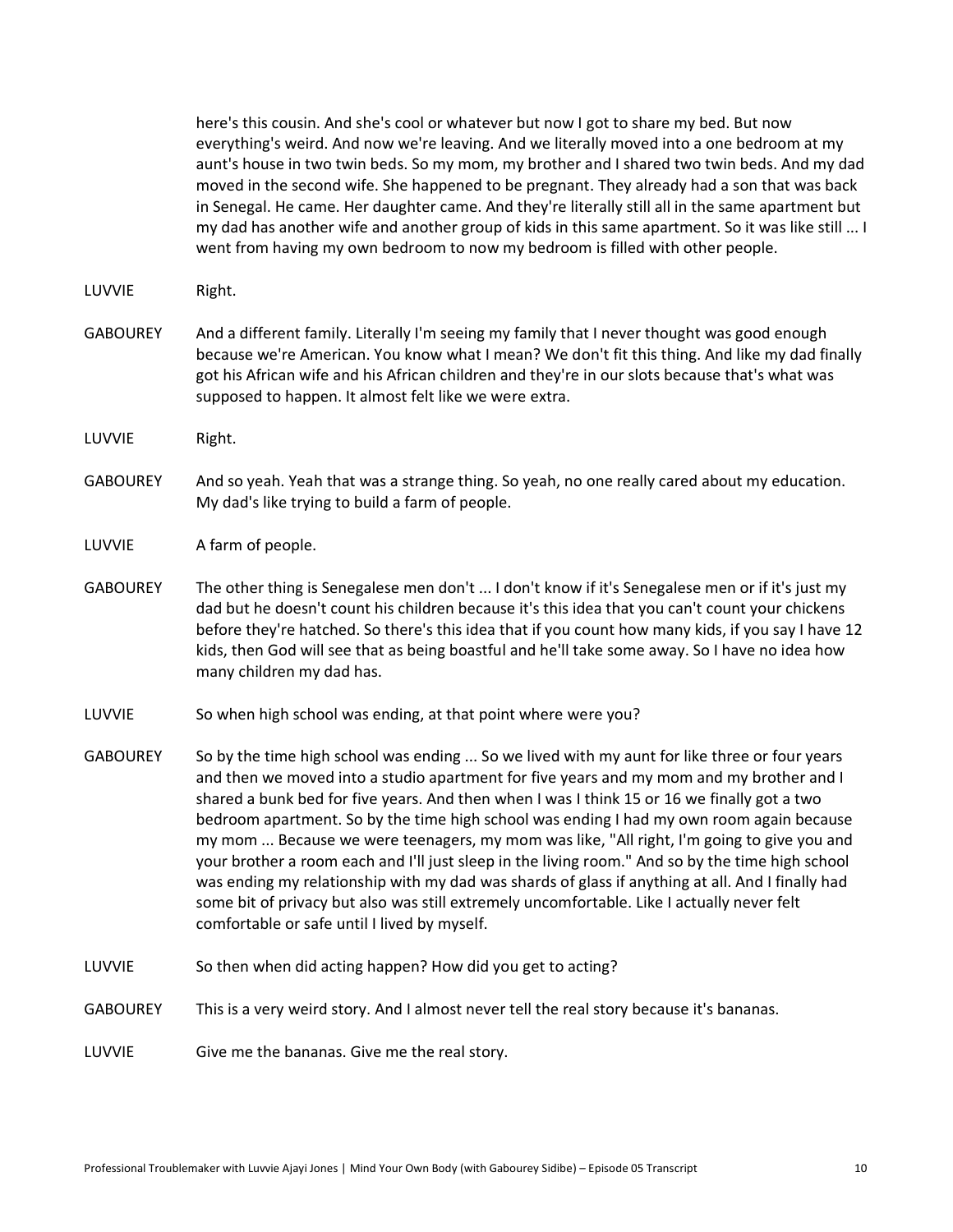GABOUREY So my mom's a singer. My mom was a singer. She's retired now. But she sang in the subway. She was actually a really popular subway singer. She was very, very talented. And so a lot of people knew her and she was really able to raise my brother and I doing this. Now, while she was in the subway she would get like ... She had business cards and so she would perform at bar mitzvahs and weddings and funerals and things like that. And every now and then she would do a commercial or a movie or something. Like super every now and then. Like very infrequent. And when I was in college my mom told me that a director approached her and wanted her to audition for a movie. And I was like, "That's dope." Because it's not like she said that all the time. I was like, "You should do it." She was like, "I don't think I'm going to do it because it's based on this book called *Push* and in the book the mom is raping her daughter and I don't want to audition for that."

> And I was like, "Oh, so they want you to play the mom?" And she was like, "Yeah, they want me to play the mom and I don't think I want to do ..." Because before my mom was a singer, she was a teacher.

- LUVVIE Okay.
- GABOUREY For like a long, long, long time. And she was like, "I don't want my kids that I taught or their parents to think that I would do this if this is not who I am." And I was like, "I think that you should do it. I think you're giving away an opportunity. Why are you singing in the subway? What is the point of singing in the subway if it's not for these opportunities to walk by?" Which is what she was doing. She was like, "I don't think this is right but read the book so you'll understand my decision." So I read the book and I was like, "Okay I get it. But still this is an opportunity that you're walking away from. You're crazy." And she said, "No, I think Monique should do the mom. Like it's got to be ..." She was like, "I think it should be Monique or somebody because she's a comedian and people already know that she's not like this. And so it shouldn't be me. Nobody knows who I am. People will punch me in the face." And I was like, "All right." And then she's like, "Do you want me to see if they casted the daughter?" And I was like, "No, I don't. I don't want you to see." Because I wasn't an actor. I was in school to be a psychologist.
- LUVVIE Right. Because at this point, how old were you?

GABOUREY 19.

LUVVIE Wow, okay.

GABOUREY Yeah, I was like 19. And I was in school and I struggled so hard to get to school that I was like, "This is dumb. No. Get out of my face. Get out of my room." And so cut to five years later I'd been in school. I battled tooth and nail a very wicked depression that dropped my grades so low that I had to get out of school for a bit and even to get back in I had to get the chancellor or dean or whatever to sign and then it turns out I couldn't pay for it. So then I got a job for three years. I worked at a phone sex company for three years. And then finally I was getting back into school ... Because the whole thing is ... Did you pay for college or did you use financial aid?

LUVVIE Financial aid.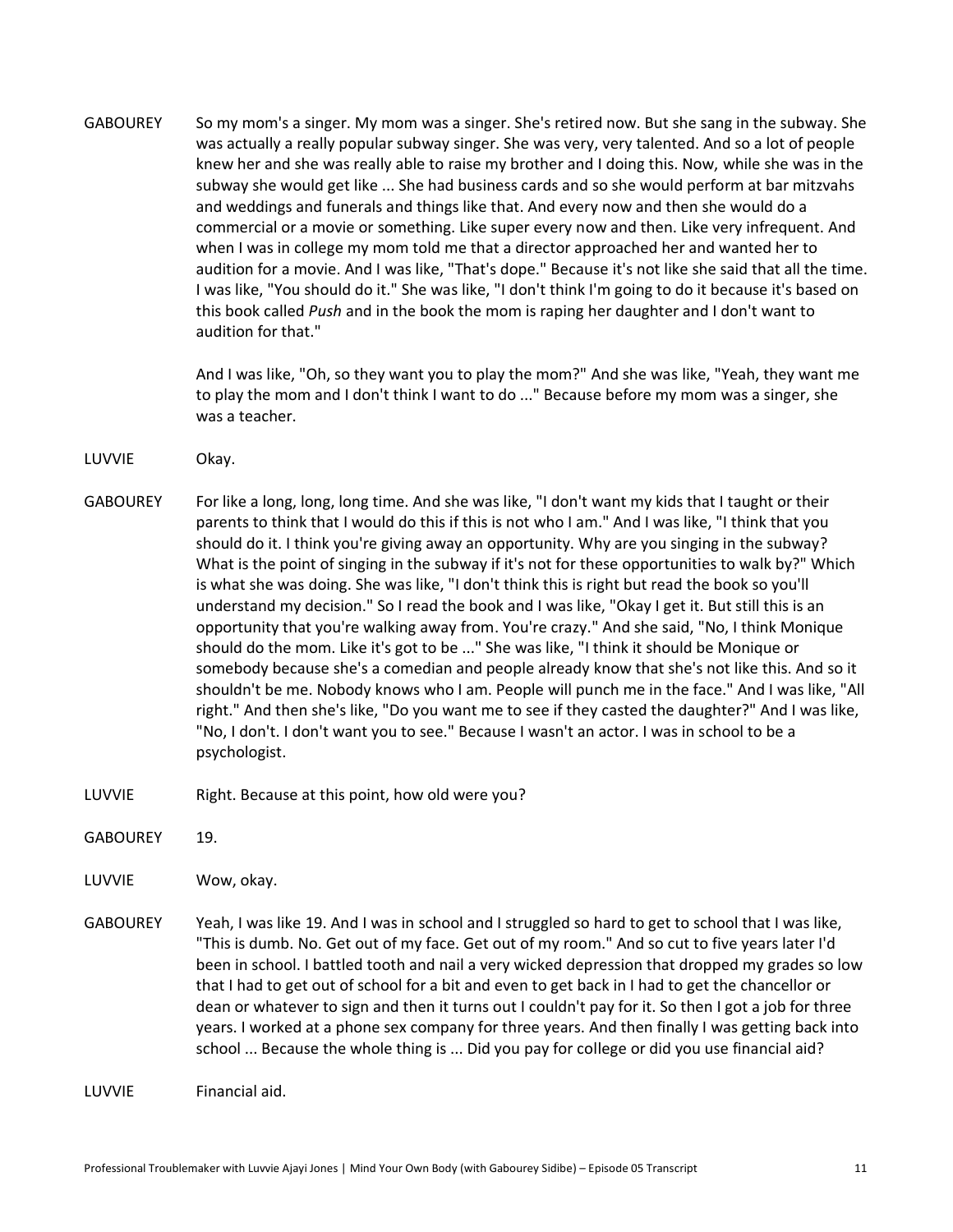- GABOUREY Same. So the thing about financial aid is you can get it the second you turn 18 to go to school. If you leave for any reason, you are no longer eligible until you are 24 years old. At 24, you can use your own taxes because when you're first doing it you're using your parent's taxes.
- LUVVIE Right.
- GABOUREY So I literally couldn't get back into school for three years so I had to get a job to wait to be able to use my own taxes for financial aid because I didn't want to take out any loans. So finally I'm back in school. I'm back in school. It's been a week. It's less than a week actually. It's been like three days and I'm back in school and I find a school that's just around the corner from my job so that I can take classes and go back and forth. And the way the phone sex company worked is I can work pretty much any hours I wanted to, whenever-
- LUVVIE Wait, you were actually a phone sex operator?
- GABOUREY I was a phone sex operator for two months before getting promoted to receptionist and then eventually I was a monitor and then also an operator. And at this point I was actually in training to become a trainer. To be the one to hire. But yeah, when the phones get busy everybody was a phone sex operator. So yes. So I could do it whenever I want. And I still lived with my mom and it's New York living. So I get a call. I'm literally sitting in the FAFSA office or something and my friend calls me and says, "Hey, this movie is coming to audition and I think they're looking for a girl like you." And I hadn't really acted. It was literally I think based on body type more than anything and the fact the guy knew me. And I was like, "What's the movie?" And he was like, "It's this book called *Push*. Have you heard of it?" And I was like, "Oh yeah, I actually read it because ..." I was like, "Oh, that movie? They're finally doing it? That's wild."

He was like, "Do you want to audition?" I was like, "No." I was like, "No, I'm good." And he's like, "Think about it because I don't think there are a lot of people." He's like, "Just think about it." And I was like, "All right, cool." So then ... And that was like a Friday. And I called my mom and I was like, "Yo, is that book still in the house?" And she was like, "Yeah. You should just reread it." And it's a really quick read. And I was like, "I don't know, maybe, whatever." And I remember that night for extra money ... Oh my God, I totally forgot this. I did a shift as a bathroom attendant at a club.

- LUVVIE Oh snap. You're the one handing out mints?
- GABOUREY Yeah. It's awful. It's awful. At a restaurant it's a little nicer but at a nightclub-
- LUVVIE At a nightclub when people are drunk.
- GABOUREY Oh my God. People blowing weed smoke in your ... It's so gross, yeah. It was the worst. I hated it so much. But I remember after that I went home at like three in the morning or something and read the book. Three, four or five in the morning. And reread the first page and was like, "This will never happen." And I put it back on the shelf. Because the audition was like Monday. It was like Monday morning and I had class at the same time. My class was downtown, the audition was uptown and I was like, "There's no way. I'm not an actor. This is not going to happen. I might as well go to class." So I leave the house and there happened to be a movie filming on the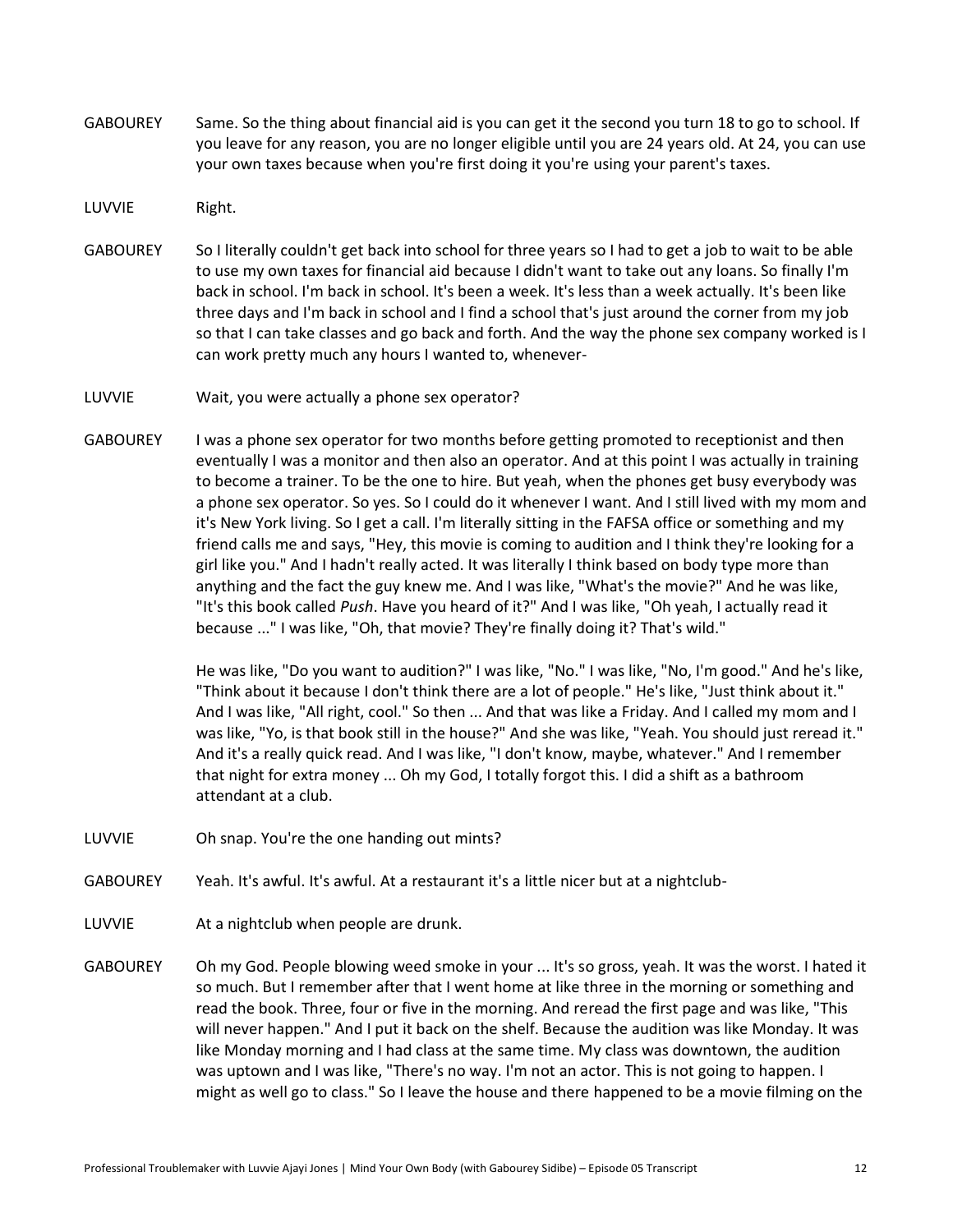downtown side of the street and I tried to cut through it because I didn't know how sets worked and they asked me to cross the street to the uptown side. And because I was on the uptown side, I went to the audition. And that was a Monday and they hired me on Wednesday.

- LUVVIE Stop it. What? They called you back on Wednesday and said ...
- GABOUREY So I did the audition, they called me back. Within an hour of leaving the audition they called me. And they were like, "We want you to come to the call back tomorrow," and I was like, "Okay." And then I went to the call back and they were like, "Wow. You don't seem nervous at all." I was like, "Because I think they're lying." Because they were like, "You're so good." And I was like, "Sure lady." And then I left the call back and got a call within a half an hour that the director wanted to meet me the next day. And so I went in to meet with the director and he just kind of offered me the part and we started shooting three weeks later.
- LUVVIE Bruh.
- GABOUREY Yeah.
- LUVVIE What?
- GABOUREY We're all in control of our lives to a point. That is some shit if could not have controlled. If I were in control of that I would have fucked it up. Absolutely. I understand that that was led by someone bigger than me, thank God.
- LUVVIE Was that an instant change and shift in everything? What changed when they said yes?
- GABOUREY That instant change was like yeah. It was instant but also it was like a year and a half long. I did one more shift down at the phone sexary and then decided that I was too fancy. I said, "I'm not doing these phone sex calls. I went to Whitney Young." Like all of a sudden. We started shooting three weeks later and it's so scary and it's so weird and it was ... There was a gigantic shift in my family. And the way those things happen ... That we love our family, we love our family so much and they love us. And I know my family loves me but I all of a sudden became the culmination of every opportunity that they could have had, didn't take, an ATM machine. I can finance this, I can invest in that or whatever. I really felt like I didn't have a family for a while. Like I fully felt like an orphan.

My mom, God bless her, she did not take the opportunity to audition and I did and she was, I think, really able to see her regret in me which I understand and I get. I actually get it and I feel for her. When some people say, "Oh, it could have been me, it could have been me," it really could have. But she decided that it wouldn't be. For some while I paid for that. For a while I paid for that. I had friends that we just were not jelling anymore. And people change. People change but also I'm different. We grow. We're supposed to grow. Not that any opportunity or movie or whatever's supposed to make a bitch now. I'm not supposed to be like a complete asshole. But my needs are different and they're just like, "Oh, so you're too fancy to go down to the Wendy's now?"

LUVVIE A little bit. A little bit.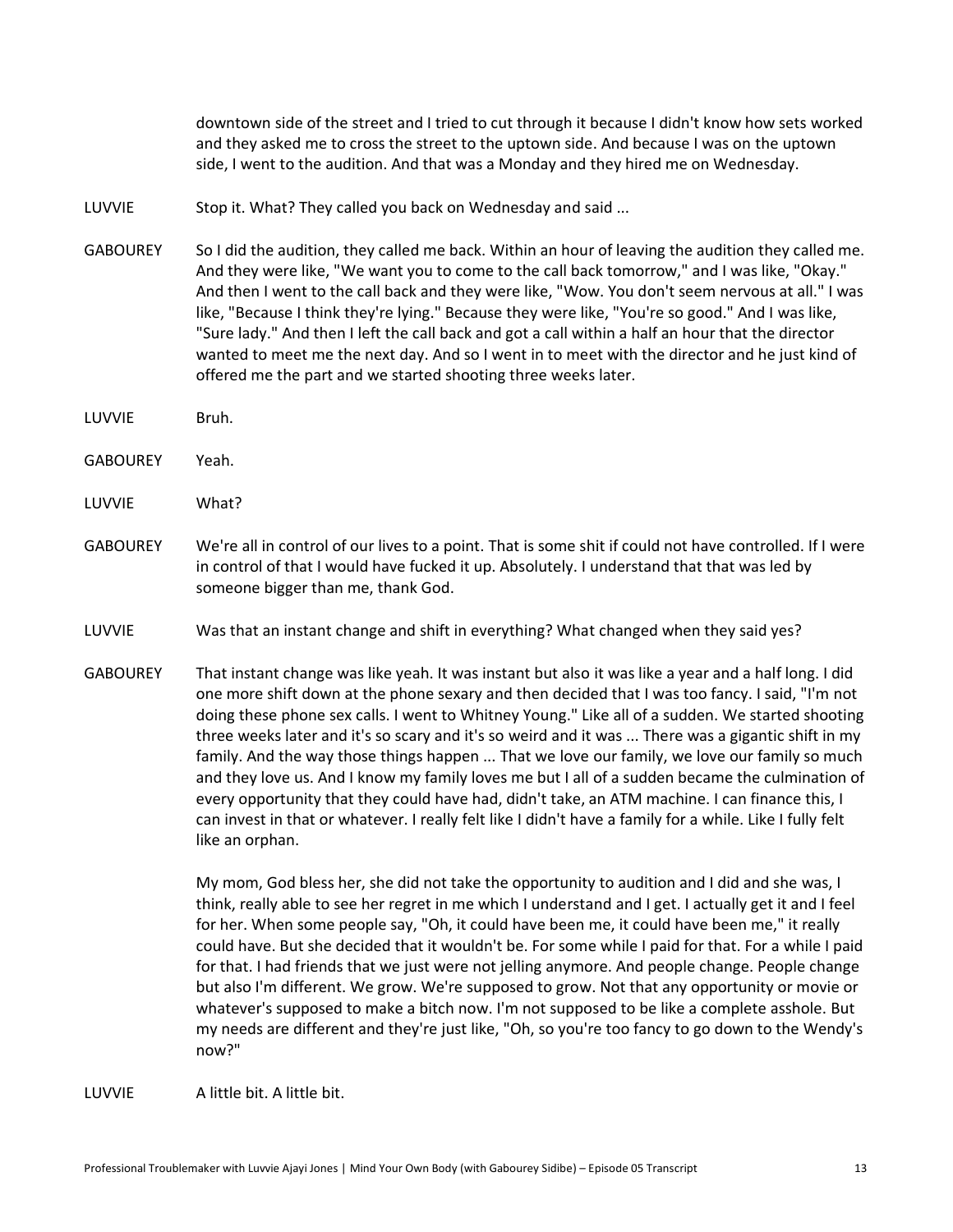| <b>GABOUREY</b> | It's like, "Oh, so you don't want to go to the Red Lobster?" And I'm like-                                                                                                                                                                                                                                                                                            |
|-----------------|-----------------------------------------------------------------------------------------------------------------------------------------------------------------------------------------------------------------------------------------------------------------------------------------------------------------------------------------------------------------------|
| LUVVIE          | I mean I do actually enjoy a little Red Lobster but can it be delivered?                                                                                                                                                                                                                                                                                              |
| <b>GABOUREY</b> | Yeah. This is before Postmates and them.                                                                                                                                                                                                                                                                                                                              |
| LUVVIE          | Right.                                                                                                                                                                                                                                                                                                                                                                |
| <b>GABOUREY</b> | The world does change. And then it's like, "Oh, so you too busy to  Oh, you can't come to my<br>baby shower?" And it's like, "I'm literally not even in the country. I'm so sorry."                                                                                                                                                                                   |
| LUVVIE          | When Precious came out you got thrust into such a big limelight so quickly. And it was not<br>always kind.                                                                                                                                                                                                                                                            |
| <b>GABOUREY</b> | It's still not.                                                                                                                                                                                                                                                                                                                                                       |
| LUVVIE          | It's still not, right. We'll even talk about that. In that whole process all of a sudden you're  The<br>movie's getting all the shine. Everybody's saying your name and Monique's. Definitely not in<br>kind ways because people are not kind to Black women who are plus sized, who are dark.<br>They're not. So how were you functioning? How were you functioning? |
| <b>GABOUREY</b> | Oh. The other thing about that sort of life is you're all supposed to be so grateful and so  I<br>don't know what. I feel like this is another Black ass thing. I don't know why Black people insist                                                                                                                                                                  |

don't know what. I feel like this is another Black ass thing. I don't know why Black people insist that everyone be so humble. And we humble Black women regularly. We humble Black people in general but especially a Black woman. We humble thyself, beloved. That's us. We be saying that. You know what I mean? White people don't say that to us. We don't say it to white people. Maybe we do. But it's us saying it to us and it's not like I'm out here being like I'm better than you. I'm just like, "Yeah, I just feel really awesome." And it'd be like, "First of all, I feel like you're ..." So like there's being happy sometimes can feel so dangerous. And being proud can feel really dangerous.

> And so a lot of ... Yes. People are ... They were like, "She's so beautiful and oh my God you're so great." And all of the compliments I didn't feel like I was allowed to take and so I didn't. I would leave them on the ground. I would not believe them. I would not believe them at all. But if I'm not believing complements I've got to believe something so it was the criticisms that I believed. Because the criticisms were coming from faces that looked like mine. And it was faces like mine that I believe is my audience that's telling me that I ain't shit, I speak too white, I also speak too ghetto, I'm also too fat but I'm also not fat enough and I'm too dark skinned but also I have really beautiful skin and I better not change it and all of these things.

And it's like, there's no winning. It didn't feel like any winning at all. And also at the same time I was nominated for so many awards and I lost so many of them. So it's like it's a professional win and also a professional loss but also like a human loss. Like a very realistic, real life person loss because no one ... I can't complain because it's like, "What you complaining for? Because if I was you," and all this stuff. It was really, really uncomfortable but I also had to smile all the time to make sure people knew that I was humbled and happy and all of these things. It's very, very stressful. It's stressful to be a Black woman no matter what you do, I think. No matter what you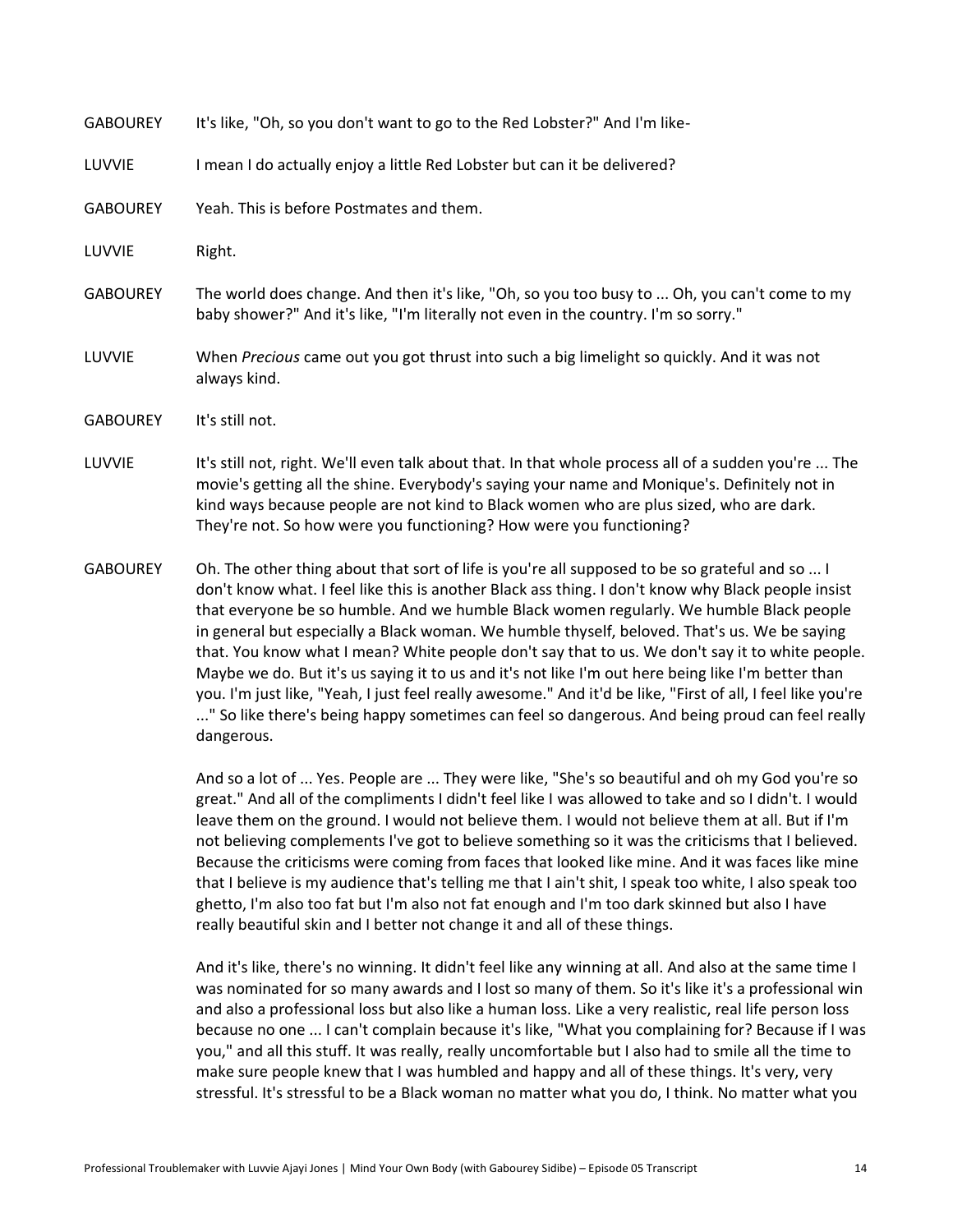do. If you're good at what you do ... Like if you're a really, really great dentist there's somebody to tell you to humble yourself. If you're a really great teacher there's someone to tell you that you need to take that down a notch. I had a lot of stress rashes.

Imagine being in an online space where people's foolishness doesn't make you want to fight the air. That might sound impossible with your current choices for social media, but I was sick of wading through nonsense to find like-minded people, so I created my own online community. And if you are the kind of person who is striving to be a professional troublemaker and fight fear, we need you to join us in that community, because you need people to cheer you on.

**[LuvvNation](http://luvvnation.com/)** is my online community and app that is a safe space in a dumpster fire world. It's the place for the most thoughtful, funny, most chill deficient people on these interwebs. We're a community that comes together to make each other better with curated conversations, opportunities to connect, and challenges to help us transform and do better in every area of our lives. So, I want you to come in there, join us. Become a citizen of LuvvNation. So go t[o luvvnation.com,](http://luvvnation.com/) that's luvvnation.com L-U-V-V-N-A-T-I-O-N. Download the app in the App Store or on Android, it's on iOS and Android and come on through! All right. Back to the podcast.

| LUVVIE          | So, in 2014 I saw you at the Women's Media Center Awards was it?                                          |
|-----------------|-----------------------------------------------------------------------------------------------------------|
| <b>GABOUREY</b> | Shit.                                                                                                     |
| LUVVIE          | That's you right there. So you were getting an award. It was either Women's Media<br>Center or something. |
| <b>GABOUREY</b> | It was the Gloria Awards. Did I do a speech?                                                              |
| LUVVIE          | Yes.                                                                                                      |
| <b>GABOUREY</b> | Yes.                                                                                                      |
| LUVVIE          | So I'm sitting there in the audience-                                                                     |
| <b>GABOUREY</b> | Were you there?                                                                                           |
| LUVVIE          | I was absolutely there. And the video of you that went viral, I did that.                                 |
| <b>GABOUREY</b> | Bitch.                                                                                                    |
| LUVVIE          | That's my video that everybody was running around. It's on my Facebook page right<br>now.                 |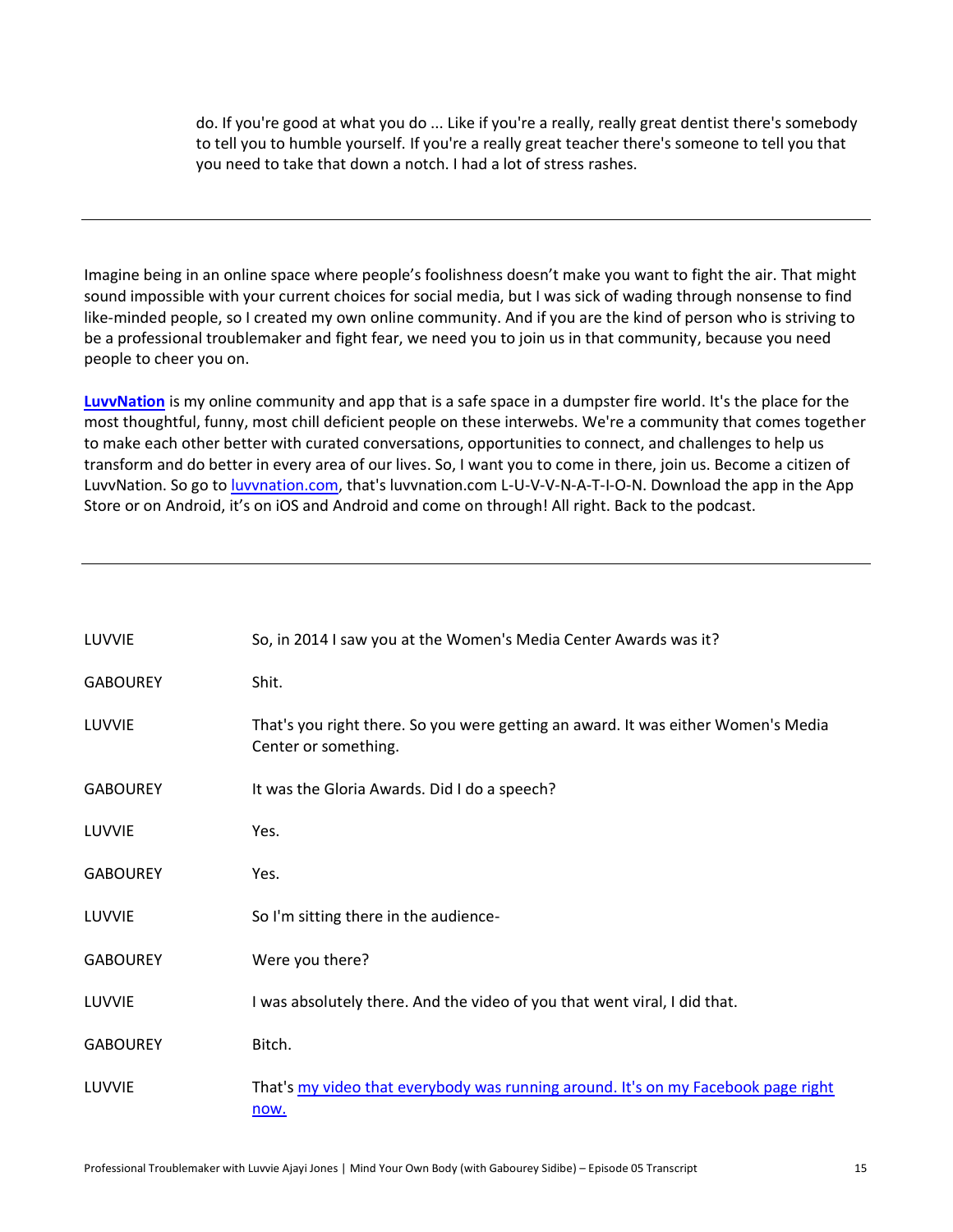| <b>GABOUREY</b> | Are you serious?                                                                                                                                                                                                                                                                                                                                                                                                                                                                                                                                                                                                                                                                                                                                                                                                                                     |
|-----------------|------------------------------------------------------------------------------------------------------------------------------------------------------------------------------------------------------------------------------------------------------------------------------------------------------------------------------------------------------------------------------------------------------------------------------------------------------------------------------------------------------------------------------------------------------------------------------------------------------------------------------------------------------------------------------------------------------------------------------------------------------------------------------------------------------------------------------------------------------|
| LUVVIE          | Yes.                                                                                                                                                                                                                                                                                                                                                                                                                                                                                                                                                                                                                                                                                                                                                                                                                                                 |
| <b>GABOUREY</b> | I had no idea that was you.                                                                                                                                                                                                                                                                                                                                                                                                                                                                                                                                                                                                                                                                                                                                                                                                                          |
| LUVVIE          | That was me and I didn't-                                                                                                                                                                                                                                                                                                                                                                                                                                                                                                                                                                                                                                                                                                                                                                                                                            |
| <b>GABOUREY</b> | Oh my God.                                                                                                                                                                                                                                                                                                                                                                                                                                                                                                                                                                                                                                                                                                                                                                                                                                           |
| LUVVIE          | So I just posted it because it was you saying  It was talking about you growing up and<br>what you learned. And I put the quote. It's from 2014. "If they hadn't told me I was ugly<br>I never would have searched from my beauty and if they hadn't tried to break me down,<br>I wouldn't know that I'm unbreakable." Gloria Awards. Yes.                                                                                                                                                                                                                                                                                                                                                                                                                                                                                                           |
| <b>GABOUREY</b> | Holy shit.                                                                                                                                                                                                                                                                                                                                                                                                                                                                                                                                                                                                                                                                                                                                                                                                                                           |
| LUVVIE          | That clip that I posted on my Facebook fan page. Uh-huh. It went nuts.                                                                                                                                                                                                                                                                                                                                                                                                                                                                                                                                                                                                                                                                                                                                                                               |
| <b>GABOUREY</b> | I'm such a nerd.                                                                                                                                                                                                                                                                                                                                                                                                                                                                                                                                                                                                                                                                                                                                                                                                                                     |
| LUVVIE          | And I just started seeing everybody posting it and I just posted it because it was such a<br>moment that resonated with me because I remember sitting there being like, "Yo, she's<br>so dope." Because I saw the screening of Precious. I watched the thing like a couple of<br>times. That was around the time when I was also writing about movies on my blog and I<br>remember writing about it. But meeting you  I actually met you very briefly that night<br>but it was right after that speech. And that speech  Listen, I remember just sitting<br>there like wow. When people talk about courage  People think courage is just like oh,<br>showing up  No, like that moment was courage. Like that moment was like deep<br>courage in front of all of these white people. Because you know Gloria Awards is all<br>these white folk right? |
| <b>GABOUREY</b> | Yeah.                                                                                                                                                                                                                                                                                                                                                                                                                                                                                                                                                                                                                                                                                                                                                                                                                                                |
| LUVVIE          | Here you are being your full self. You had on this beautiful red dress and you gave this<br>speech and I was like yes. I'm in the audience just like-                                                                                                                                                                                                                                                                                                                                                                                                                                                                                                                                                                                                                                                                                                |
| <b>GABOUREY</b> | Oh.                                                                                                                                                                                                                                                                                                                                                                                                                                                                                                                                                                                                                                                                                                                                                                                                                                                  |
| LUVVIE          | Crying. So yeah, I have that video. I was like one day I'm going to tell her. I was like, one<br>day I'm going to tell her my clip is actually one that ended up going nuts.                                                                                                                                                                                                                                                                                                                                                                                                                                                                                                                                                                                                                                                                         |
| <b>GABOUREY</b> | That's wild. That's wild. Yeah. Wow. I had no idea. Thank you so much.                                                                                                                                                                                                                                                                                                                                                                                                                                                                                                                                                                                                                                                                                                                                                                               |
|                 | At that point I was so terrified to write anything and say anything because I liked the<br>idea of being able to be whatever it is that people think I am like at that point. It's like if<br>you think I'm glamorous and you think I'm so put together and so confident then sure. If                                                                                                                                                                                                                                                                                                                                                                                                                                                                                                                                                               |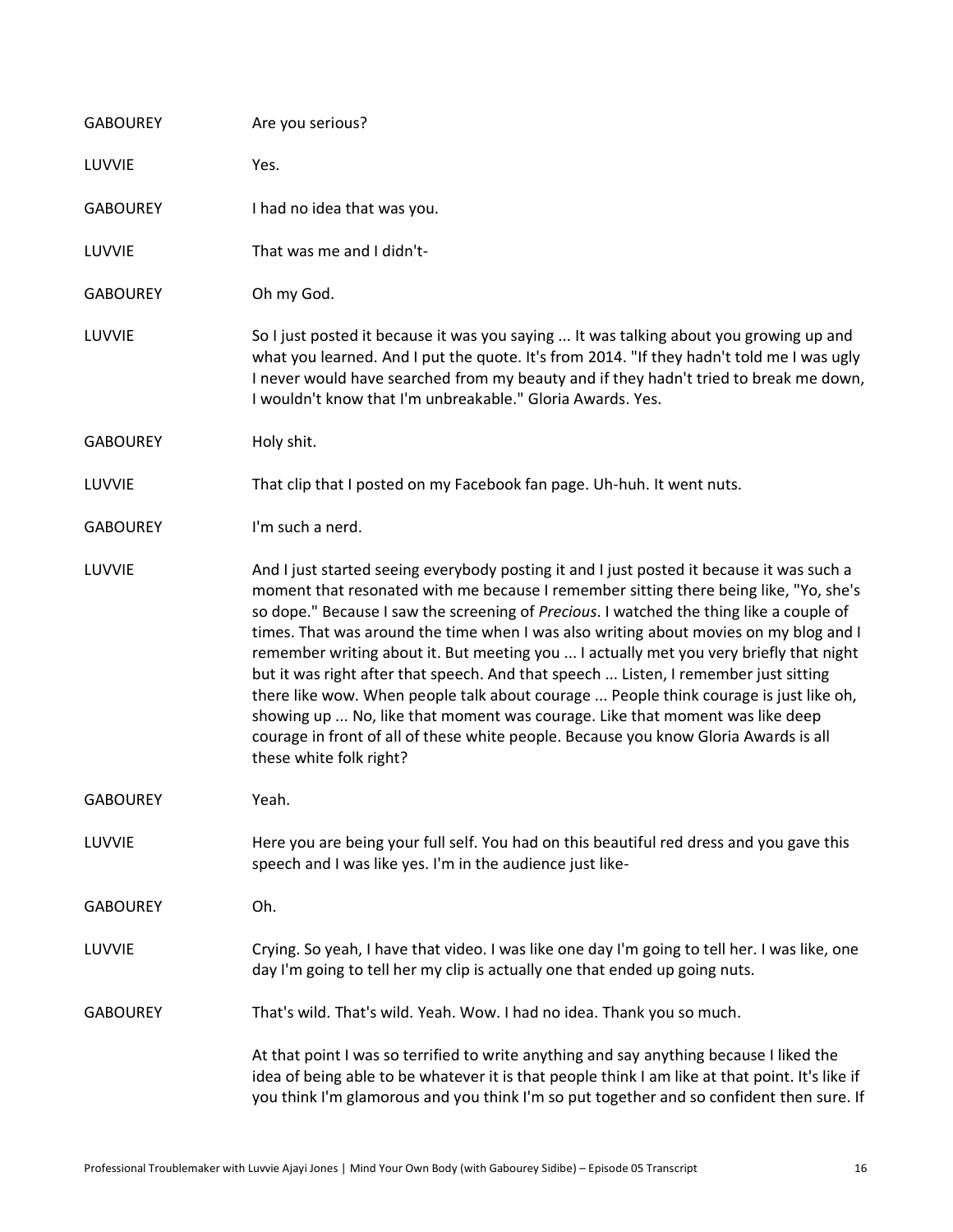you think I'm a bag of trash and that I should, I don't know, lose weight or whatever then sure. I was fine with that. But being my open ... Only because I ... I don't know what it is but I feel like if I tell people what I'm vulnerable about that they'll use it against me. I don't tell people my fears. Like I don't tell people my fears because I feel like they'll use it against me. And that's deep rooted stuff from childhood.

And that was kind of the first time I was like, "All right, I'm going to do it. And if they use it against me I've written it down. I did it first." You know what I mean? Like I said the thing. I did it. you can't come back and yell at me that I'm insecure about things because I told you I was. And it took a while to ... I wrote that speech in ... I woke up at seven in the morning and wrote it. And wrote, wrote, wrote until like 2 p.m. and that's what came out. And that's pretty much the unedited version of that speech. I don't know why I'm crying. It's just that that clip did go viral and then the transcript from the whole thing went viral and was tweeted and all these things and I don't even think I had a Twitter at the time. And that got me a [book deal and the book deal](https://amzn.to/39zPZ7C) bought me this house.

LUVVIE Wow.

GABOUREY That book deal ... The freedom of that book deal did for me ... Because before that I was like all right, I got to make sure ... Being an actor, like literally my whole job is making sure that somebody likes me enough for one slot. And that even if I audition for something I have to make you like me more than the last person you saw and more than the next person you'll see. I have to make you like me. So it's like I'm almost like at the beck and call and at the mercy of other people and their whims or whatever they need or what they like or what they don't like but I can write a fucking book now. I can write a book. Acting didn't get me this house, the book did.

LUVVIE The book.

- GABOUREY The book did. I'm like sitting at my ... I have a makeup room in my house because I wrote a book and I can write another book and I can write another ... You know what I mean? There's a thing that feels like I can sustain myself. I don't have to wait for someone to decide to like me because I can write a book. Because I can write and make you feel something and make you see yourself or whatever. And that moment for me, that gut speech that was ... I did not know it was going ... It was not supposed to go viral either. It was a closed sort of thing.
- LUVVIE Yeah. People don't post about Gloria Awards. I just happened to be the blogger in the room because I had won an award. Two years before I had won an award with The Women's Media Center so they will have me come to every award since then.
- GABOUREY That's is so dope. Look at God though.
- LUVVIE Look at God.

GABOUREY Look at Him.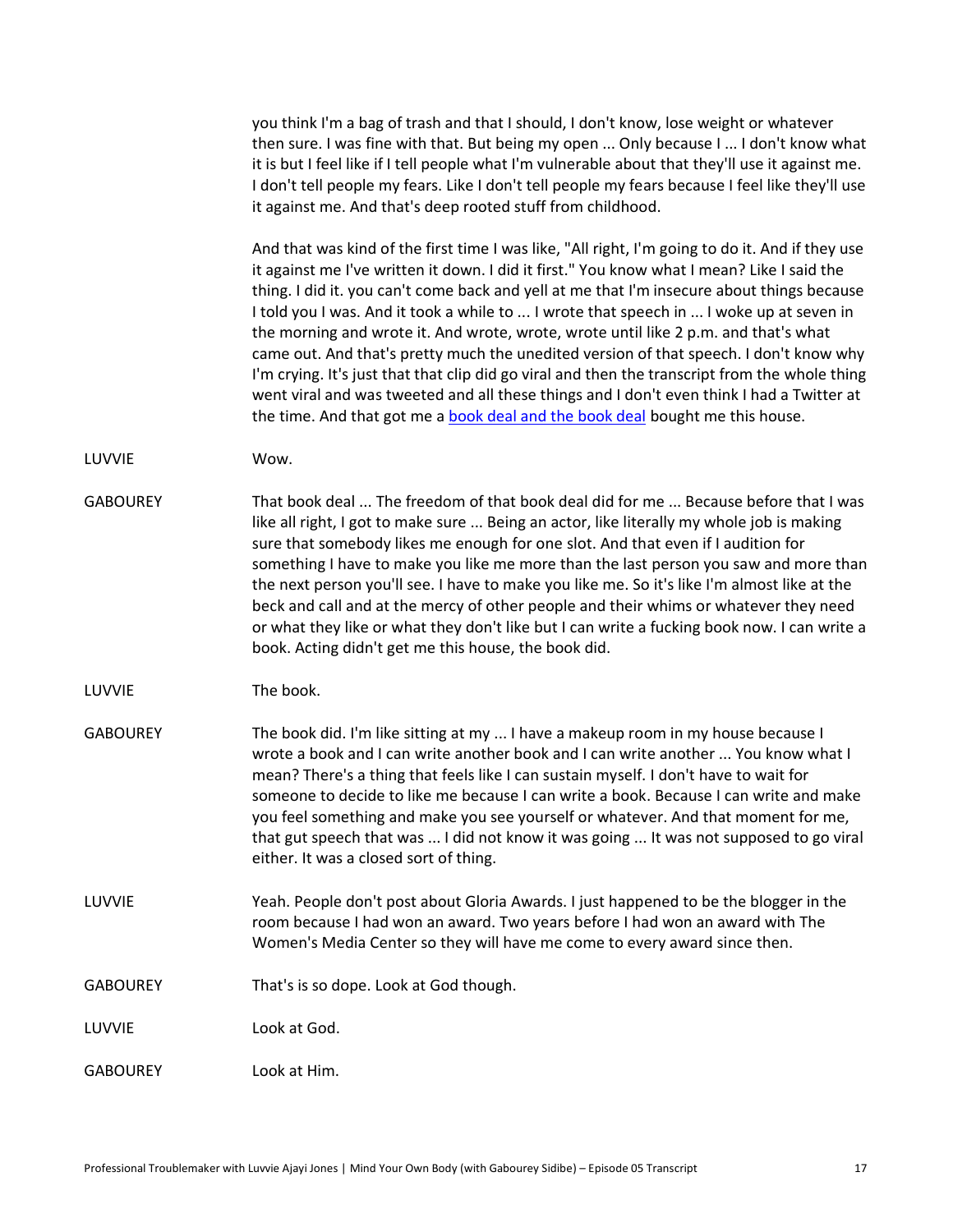| LUVVIE          | And I just remember, I would be seeing that clip everywhere. I'm like yo, that's hilarious,<br>it started on my site. And I'm on the thing right now reading some of the comments and<br>so many people were like, "I have been called fat and ugly my entire life. It wasn't until I<br>learned to love myself that anyone else's opinion truly didn't matter." 2,000 comments<br>on that post. On that video that I posted of you. Of people just being like thank you for<br>letting me be me and seeing this. It was such a significant thing that it's one of the first<br>things I was like oh my God.                                                                                                                                                                                                                                                                                                                               |
|-----------------|--------------------------------------------------------------------------------------------------------------------------------------------------------------------------------------------------------------------------------------------------------------------------------------------------------------------------------------------------------------------------------------------------------------------------------------------------------------------------------------------------------------------------------------------------------------------------------------------------------------------------------------------------------------------------------------------------------------------------------------------------------------------------------------------------------------------------------------------------------------------------------------------------------------------------------------------|
| <b>GABOUREY</b> | You know what, and I needed to learn that being vulnerable is not scary. It's not like a<br>weapon that I'm giving you to stab me with. It doesn't have to be that. It really doesn't<br>have to be that. And that going viral really taught me the power in my vulnerability and<br>the power in being honest and the freedom really in it. Just the freedom in being like,<br>"Oh, sometimes I have terrible days." Being able to say that is such a gift. Especially<br>when like my whole  What I do for a living is like  It's slight of hand. I'm supposed to<br>make people think that life is great or whatever. I'm a puppet. And to be a human is<br>something I have to take by force. And I think that writing that speech and having as<br>many people see it as they did when they were not supposed to see it  I only wrote it<br>because no one was supposed to see it. Because it was not supposed to leave that<br>room. |
|                 | But what it's done for me  Again, not just this house or the book or whatever, but like<br>what it's done for me as a person. What it's done for my growth, my personal spiritual<br>mental growth is  It's-                                                                                                                                                                                                                                                                                                                                                                                                                                                                                                                                                                                                                                                                                                                               |
| LUVVIE          | That's amazing. I actually didn't know the aftermath of that speech and how much it<br>actually did. But look, I just know that you represent a lot of courage for people because<br>you show up with your full self in a world that is not loving you in this way all the time.<br>And they're constantly giving you shit for it. You get a lot of shit for it. I just saw the one<br>from a couple of weeks ago.                                                                                                                                                                                                                                                                                                                                                                                                                                                                                                                         |
| <b>GABOUREY</b> | What was a couple of weeks ago? It could have been anything by now goddammit.                                                                                                                                                                                                                                                                                                                                                                                                                                                                                                                                                                                                                                                                                                                                                                                                                                                              |
| LUVVIE          | You announced your engagement.                                                                                                                                                                                                                                                                                                                                                                                                                                                                                                                                                                                                                                                                                                                                                                                                                                                                                                             |
| <b>GABOUREY</b> | Oh true.                                                                                                                                                                                                                                                                                                                                                                                                                                                                                                                                                                                                                                                                                                                                                                                                                                                                                                                                   |
| LUVVIE          | You announced your engagement. In these moments I'm always thinking, "How is she<br>standing strong in the midst of these arrows that are being thrown at her?"                                                                                                                                                                                                                                                                                                                                                                                                                                                                                                                                                                                                                                                                                                                                                                            |
| <b>GABOUREY</b> | The thing about announcing my engagement, it's so strange. So my fiancé is from<br>Chicago. He's like a normal man. You know what I mean? He's a normal man. He works<br>in this industry but he's an agent and he's in branding and marketing and he's on the<br>other side of it. He's not the face of it. And he doesn't date people like me a lot or ever.<br>So he's still very normal. Or like if he gets engaged and he like  This man loves me. He<br>is extremely in love with me. Wants to tell everyone because he's in love with me.<br>Because I'm his wife and I'm his future and he loves the shit out of me.                                                                                                                                                                                                                                                                                                               |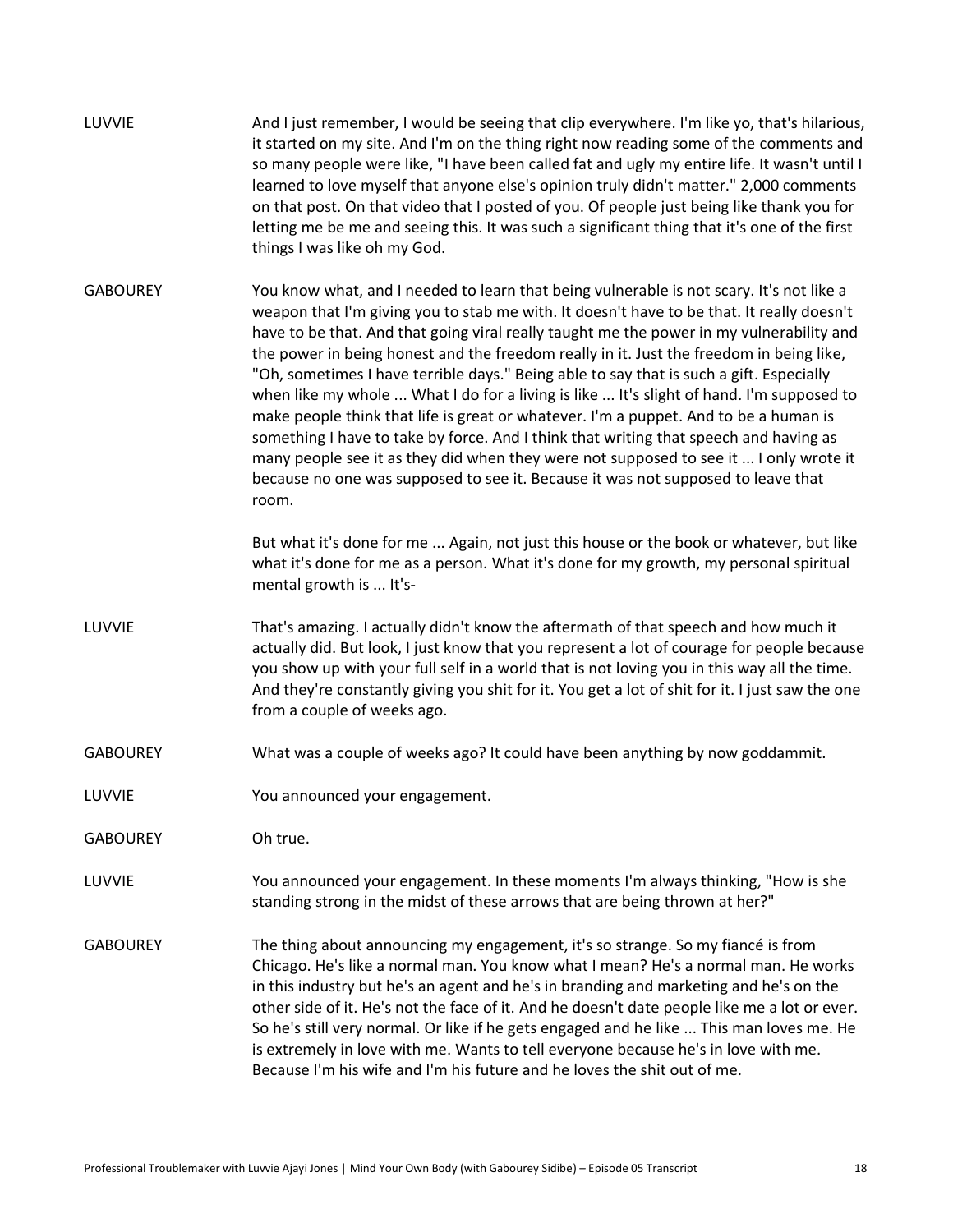| LUVVIE          | Yes.                                                                                                                                                                                                                                                                                                                                                                                                                                                                                                                                                                                                                                                                                                                                    |
|-----------------|-----------------------------------------------------------------------------------------------------------------------------------------------------------------------------------------------------------------------------------------------------------------------------------------------------------------------------------------------------------------------------------------------------------------------------------------------------------------------------------------------------------------------------------------------------------------------------------------------------------------------------------------------------------------------------------------------------------------------------------------|
| <b>GABOUREY</b> | While I want to be like  We actually got engaged weeks before we announced it.<br>Weeks before. And I like  We only announced it because he's a normal man and I want<br>him to be able have these normal things because it's actually normal to be like, "Got<br>engaged," on your Instagram or Twitter or whatever. That's a normal thing. And we did<br>not think it would be what it was going to be but it was. And it's something that I had to<br>get used to and he's going to have to get used to. And he's fine. He's fine with whatever<br>makes me happy. It's crazy. People ask him if he has a fetish.                                                                                                                    |
| LUVVIE          | Wow. Wow.                                                                                                                                                                                                                                                                                                                                                                                                                                                                                                                                                                                                                                                                                                                               |
| <b>GABOUREY</b> | He also is like very much  He's a very nice man too. He's like a very good hearted nice<br>man. He's like, "Oh, all of these people want to say hi to me in my DMs. And so I said hi<br>back." And he's like and this guy was like, "Oh, you're cute. I'm so sad that you have a<br>girlfriend. But if you ever want to hookup " And it's a guy. What is this?                                                                                                                                                                                                                                                                                                                                                                          |
| LUVVIE          | Wow.                                                                                                                                                                                                                                                                                                                                                                                                                                                                                                                                                                                                                                                                                                                                    |
| <b>GABOUREY</b> | So I have to be like, "Okay, all right, boo. So what's going to happen is you might get a<br>bunch of shade room gays in your DMs trying to out you and trying to be like  They're<br>going to send you DMs or whatever just so they can like repost it or people might now<br>want you to be gay so you're not  Whatever it is, it's for clicks." He like gets a lot of<br>He just got DMed something and offered to do some podcast yesterday and he had to<br>run the name by me and I had to be like, "Okay, so that's gossip and they want you on to<br>gossip about me." It's a new world for him in a way and he does not have a fetish. He<br>doesn't like have a fetish for either Black women or fat women.                   |
| LUVVIE          | That's wild. Why? Why would that be? I mean, I know why that would be the thing<br>because people are trash. Utter garbage dumpster fire. That's the reason why. Deeply. I<br>need people to just get their shit together. This is fucking wild to me. I'm just like,<br>there's nothing about you that is unlovable.                                                                                                                                                                                                                                                                                                                                                                                                                   |
| <b>GABOUREY</b> | That be the thing. That be the thing too. People will be like  That's always between<br>like, I'm so happy for her to like damn and I can't even get a text back or like damn he<br>must like  Or this or that and all these things and I'm like  Or there are also people<br>being like, "Girl, you need a prenup because obviously he's just there for your money<br>and how come you can't tell that he's gay? And how come you can't tell that he's all<br>this?" And it hurts his feelings because the people saying it are people that look exactly<br>like me. It's me. It's my community. It's Black people. And so he's like  He doesn't have<br>like a Black fetish, a fat fetish, any of the fetishes. He doesn't have them. |
| LUVVIE          | But why would loving you have to be a fetish? That's the thing that is-                                                                                                                                                                                                                                                                                                                                                                                                                                                                                                                                                                                                                                                                 |
| <b>GABOUREY</b> | I'm dope. I be like, "Yo, you only know who I am because I'm dope. Because I'm dope.<br>And you also don't even all the way know me. If you spent five minutes with me, you<br>too would see I'm dope." Of course. But they can't see it because they can't see past                                                                                                                                                                                                                                                                                                                                                                                                                                                                    |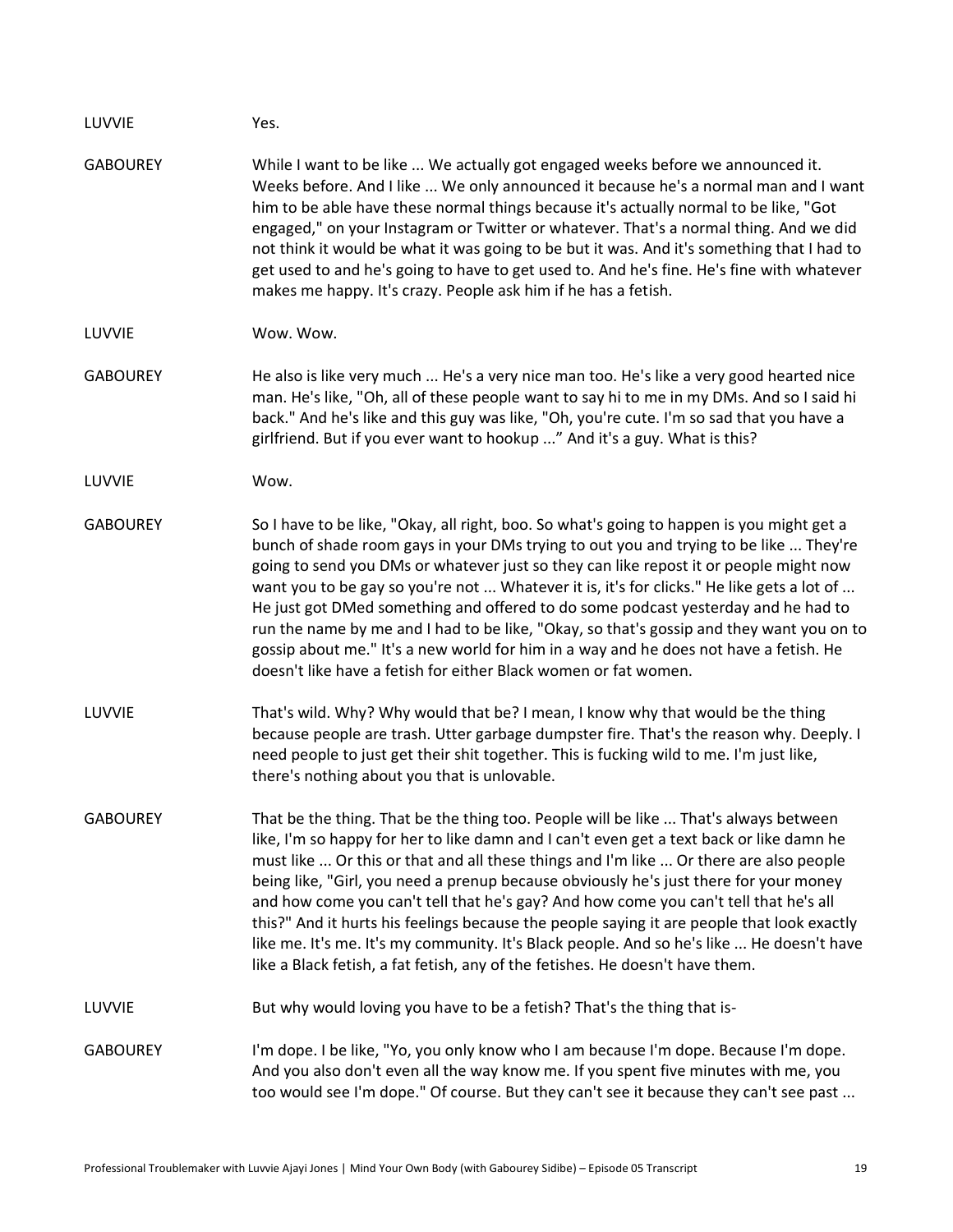|                 | Because we have so many daggers coming to us as a community as Black people there<br>are so many things telling us that we are unlovable, that we are ugly, that we can't get a<br>man unless we get that Brazilian butt lift. Waist trainers, all of these things. Eyelashes<br>that look like goddamn church fans. Unless we do that then we're unlovable and that we<br>mean nothing. And so I just being alive am an upfront to that. Like my being alive<br>disagrees with that and their idea of what beauty is and what standards are and they<br>can't get past it because they secretly hate themselves and it's sad. And I can't tell you<br>how many girls look exactly like me that are like, "Obviously he's using you and he don't<br>want you," and all of this shit. And Brandon be like, "They look exactly like you. Why do<br>they think you're ugly?" |
|-----------------|---------------------------------------------------------------------------------------------------------------------------------------------------------------------------------------------------------------------------------------------------------------------------------------------------------------------------------------------------------------------------------------------------------------------------------------------------------------------------------------------------------------------------------------------------------------------------------------------------------------------------------------------------------------------------------------------------------------------------------------------------------------------------------------------------------------------------------------------------------------------------|
| LUVVIE          | Self hate is a bitch but that's why I'm like your presence and being is so important. Just<br>you being you. You being like fuck y'all, I'm dope, is significant. Because they're<br>expecting you to be like, "You guys are right. I just don't like who I am today." No, no,<br>no. The fact that you're like listen, okay. You came out wearing your queen sweatshirt.<br>Please.                                                                                                                                                                                                                                                                                                                                                                                                                                                                                      |
| <b>GABOUREY</b> | How cute is this sweatshirt? This is cute.                                                                                                                                                                                                                                                                                                                                                                                                                                                                                                                                                                                                                                                                                                                                                                                                                                |
| LUVVIE          | It's that Ofuure?                                                                                                                                                                                                                                                                                                                                                                                                                                                                                                                                                                                                                                                                                                                                                                                                                                                         |
| <b>GABOUREY</b> | Is it? It's Ofuure.                                                                                                                                                                                                                                                                                                                                                                                                                                                                                                                                                                                                                                                                                                                                                                                                                                                       |
| LUVVIE          | Yep, Ofuure.                                                                                                                                                                                                                                                                                                                                                                                                                                                                                                                                                                                                                                                                                                                                                                                                                                                              |
| <b>GABOUREY</b> | Yeah.                                                                                                                                                                                                                                                                                                                                                                                                                                                                                                                                                                                                                                                                                                                                                                                                                                                                     |
| LUVVIE          | Yep. I like their stuff. Their stuff is on point. Their stuff is on point. I want you. That's<br>why I'm always rooting for you because I need you to be like, "You might not like me but<br>I be out here collecting all these checks doing all these thing and you just going have to<br>be mad about it."                                                                                                                                                                                                                                                                                                                                                                                                                                                                                                                                                              |
| <b>GABOUREY</b> | And maybe it helps that again, I was a very unlikable child. Unlikable. If I ever did speak<br>it was the wrong thing. And I'm used to it. I know people are not going to like me. And<br>the thing is people don't like me when I'm quiet either because people don't like the<br>way I look. There are plenty of people I'm never going to win with until I'm 110 pounds.<br>I'm never going to win with until I have Brazilian yaki silky or whatever. There are plenty<br>of people I'm never going to win with and I'm cool because fuck those people.                                                                                                                                                                                                                                                                                                               |
| LUVVIE          | Listen, I'm 110 pounds and some people still don't like me so it's fine. It don't matter<br>what we change about ourselves, people will always find a reason to not like us. They<br>just happen to hold on to the reason for you being that you are plus sized. Even if you<br>were to lose 95 pounds today they will still be like, "But I don't like that thing that she<br>did that one time." It don't matter.                                                                                                                                                                                                                                                                                                                                                                                                                                                       |
| <b>GABOUREY</b> | Oh no. I actually lost over 100 pounds and people were writing op-eds about how<br>devastated they are and betrayed they feel by my weight loss.                                                                                                                                                                                                                                                                                                                                                                                                                                                                                                                                                                                                                                                                                                                          |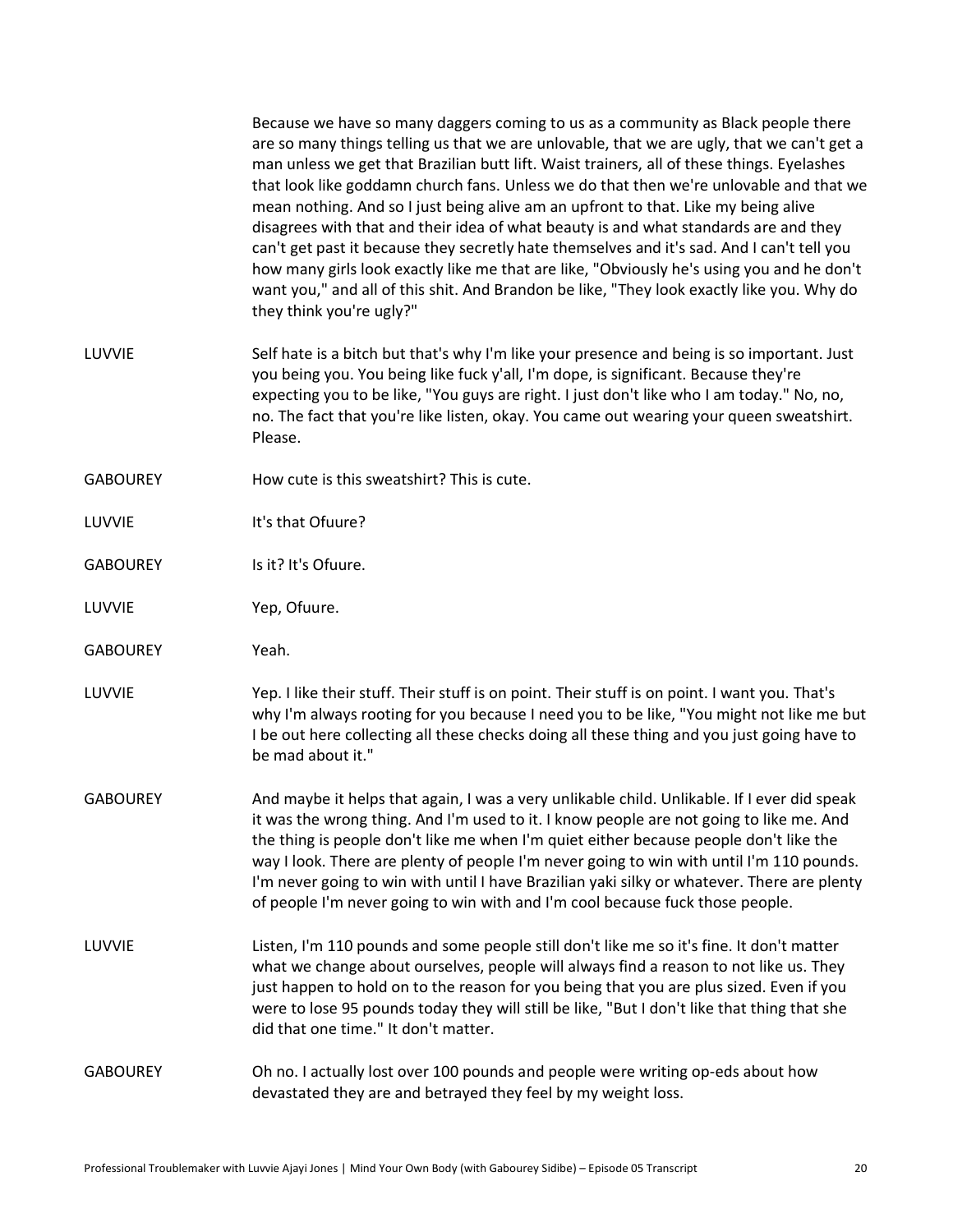| LUVVIE          | What?                                                                                                                                                                                                                                                                                                                                                                                                                                                                                                                                                                                                                                                                                                                                                           |
|-----------------|-----------------------------------------------------------------------------------------------------------------------------------------------------------------------------------------------------------------------------------------------------------------------------------------------------------------------------------------------------------------------------------------------------------------------------------------------------------------------------------------------------------------------------------------------------------------------------------------------------------------------------------------------------------------------------------------------------------------------------------------------------------------|
| <b>GABOUREY</b> | And then it's also people being like, "I thought that you was going to lose weight and<br>how come you ain't lose weight?" And people being like, "Listen sis, you need this tea<br>because it's  And you just need to lose and let me help you." And I'm like, "I didn't ask<br>for any of that. I don't need your advice. You can absolutely mind your own body. You<br>can mind your own body if you like me big. If you like me at 700 pounds or 70, I don't<br>give a shit. Mind your own body." Like I have a whole chapter in my book about it. Like<br>mind your own body.                                                                                                                                                                              |
| LUVVIE          | Mind your own body. Face your front. Face your everlasting front. Lord.                                                                                                                                                                                                                                                                                                                                                                                                                                                                                                                                                                                                                                                                                         |
| <b>GABOUREY</b> | Look. That's it. Face your front. People need to just mind their own body.                                                                                                                                                                                                                                                                                                                                                                                                                                                                                                                                                                                                                                                                                      |
| LUVVIE          | That needs to be a T-shirt. You should do a T-shirt that just says it. Just says mind your<br>own body. So for you, what do you do for the quiet moments? How are you taking care<br>of yourself no matter what it is that's happening around you?                                                                                                                                                                                                                                                                                                                                                                                                                                                                                                              |
| <b>GABOUREY</b> | I was watching something and this little Black girl was talking about how self-care is<br>actually a luxury. That not all of us have it. Because self-care is technically like going to<br>the spa and things. And not every community has the ability to go to the spa. And<br>certainly it's a pandemic and so I'm not going to a spa. But self-care is getting harder and<br>smaller at the same time. Like the things that I do for self-care are becoming much<br>smaller. Like I really, really love peppermint water and so I'm drinking peppermint water<br>because this is how I care for myself. This is how I'm self-soothing. This is how I'm<br>celebrating good things by drinking peppermint water. It doesn't have to be some trip to<br>Tulum. |
| LUVVIE          | Agreed.                                                                                                                                                                                                                                                                                                                                                                                                                                                                                                                                                                                                                                                                                                                                                         |
| <b>GABOUREY</b> | It doesn't have to be a castle in Turks and Caicos. It could be just sitting in  I also got<br>these from Amazon. I love Amazon so much. I got these little pods that smell like<br>eucalyptus and I put them in the shower and I run the shower for two minutes and then<br>I get in it. And the smell of eucalyptus fills my nose. It's so good. And I think they're like<br>\$15 or something. Self-care is extremely important and it's accessible if you can think<br>outside the box. I take care of myself and I take care  I have two cats. We nap with the<br>cats. My boyfriend  Fiancé I guess.                                                                                                                                                      |
| LUVVIE          | Fiancé girl. It takes a minute to get used to it. It takes a minute to get used to it.                                                                                                                                                                                                                                                                                                                                                                                                                                                                                                                                                                                                                                                                          |
| <b>GABOUREY</b> | It's so weird. I feel so French. It's such a strange word. But my fiancé is like  He works<br>from home now like everybody else does. And I pretty much will wait for silence for<br>when he's off a meeting and then we do this thing where we walk in and I go, "Hello."<br>And he'll go, "Hello." And then we'll meet each other in the hallway or something. Or we<br>watch programs together because he's like a grandma. And so we've been watching a<br>lot of SVU lately. So we got to solve some of these murders. We're solving murders for<br>self-care. And that's what we do. I love on myself. I love on my loved ones. I'll have a                                                                                                               |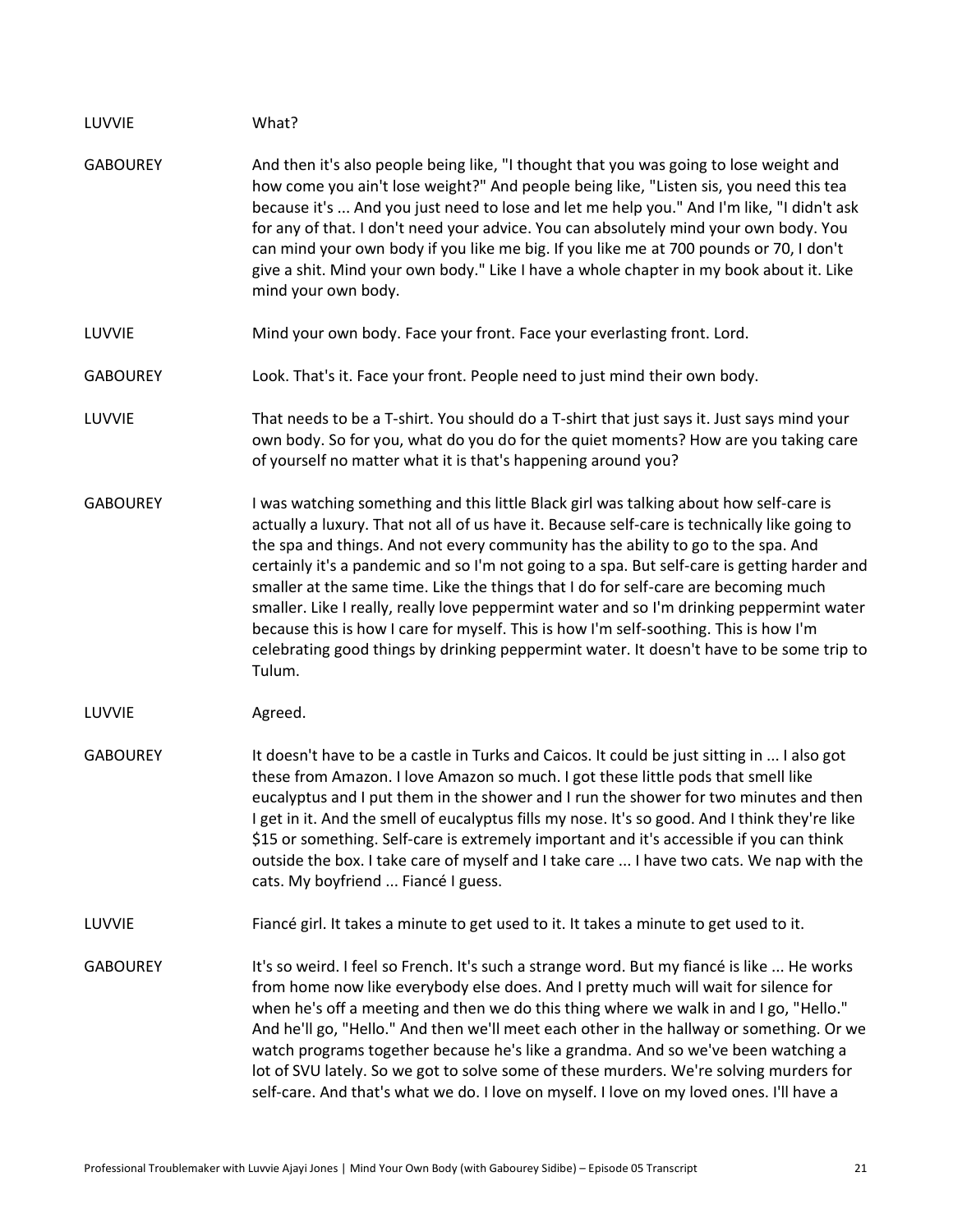|                 | long FaceTime call with my best friend. We send each other DMs of cat videos. I'm really<br>into Tony Baker. I have two cats and he won't pay attention to my cats. And it just feels<br>like  I feel personally attacked that he won't do a voice over for my cats. However,<br>we're still trying. Because I can't leave the house.                                                                                                                                                                                                                                                                                                                                                                                             |
|-----------------|-----------------------------------------------------------------------------------------------------------------------------------------------------------------------------------------------------------------------------------------------------------------------------------------------------------------------------------------------------------------------------------------------------------------------------------------------------------------------------------------------------------------------------------------------------------------------------------------------------------------------------------------------------------------------------------------------------------------------------------|
|                 | I live in California where I think someone dies of corona every eight minutes. Bummer,<br>so sad. It's devastating. It's so devastating. It's so scary here. And my fiancé's trying to<br>crack down on me. I can't even go through  I can't take a casual walk through Target<br>anymore.                                                                                                                                                                                                                                                                                                                                                                                                                                        |
| LUVVIE          | No. That's so sad. Right. We can't go to Whole Foods. Yeah. No. You can't.                                                                                                                                                                                                                                                                                                                                                                                                                                                                                                                                                                                                                                                        |
| <b>GABOUREY</b> | Cracking down on me.                                                                                                                                                                                                                                                                                                                                                                                                                                                                                                                                                                                                                                                                                                              |
| LUVVIE          | You can't do it dog. You can't do it. You can't do it.                                                                                                                                                                                                                                                                                                                                                                                                                                                                                                                                                                                                                                                                            |
| <b>GABOUREY</b> | So the ways I take care of myself are very small and they're harder to do because<br>everything feels awful but they're much more meaningful.                                                                                                                                                                                                                                                                                                                                                                                                                                                                                                                                                                                     |
| LUVVIE          | That's real. And I am a firm believer also that self-care is not just about the spa. Self-care<br>might sometimes mean putting your phone on do not disturb for three hours just to<br>block out the world.                                                                                                                                                                                                                                                                                                                                                                                                                                                                                                                       |
| <b>GABOUREY</b> | Absolutely.                                                                                                                                                                                                                                                                                                                                                                                                                                                                                                                                                                                                                                                                                                                       |
| LUVVIE          | For me self-care, I'm drinking lemon water. So that's mine. Right. Like, look. Mm-hmm<br>(affirmative). Self-care might mean-                                                                                                                                                                                                                                                                                                                                                                                                                                                                                                                                                                                                     |
| <b>GABOUREY</b> | Also I see a therapist. That's that real self-care.                                                                                                                                                                                                                                                                                                                                                                                                                                                                                                                                                                                                                                                                               |
| LUVVIE          | Say that again. I need you to say that again.                                                                                                                                                                                                                                                                                                                                                                                                                                                                                                                                                                                                                                                                                     |
| <b>GABOUREY</b> | I was like, why didn't I start with that? I see my therapist every Thursday morning. I see<br>her through FaceTime. She's in Chicago. And I see her every Thursday morning and<br>that's actually the best way I'm taking care of me.                                                                                                                                                                                                                                                                                                                                                                                                                                                                                             |
| LUVVIE          | Yes.                                                                                                                                                                                                                                                                                                                                                                                                                                                                                                                                                                                                                                                                                                                              |
| <b>GABOUREY</b> | It's my favorite way of taking care of myself. I know it's a thing in the Black community,<br>we don't know that that is for us. We don't know that we need it. We don't know that<br>we can have it. We have no idea. We don't know that it's not something to be ashamed<br>of. It's not. All the trauma that we  Every day. Every time I scroll down Facebook or<br>Twitter I'm holding myself hoping that there's not a new hashtag of some new unarmed<br>Black man, Black teen, Black woman who's being strung up by a mob storming the<br>capital. Every day I'm just holding myself. The trauma that we face daily in our skin, in<br>our own skin in this country. We are not welcome here man. We are not welcome here. |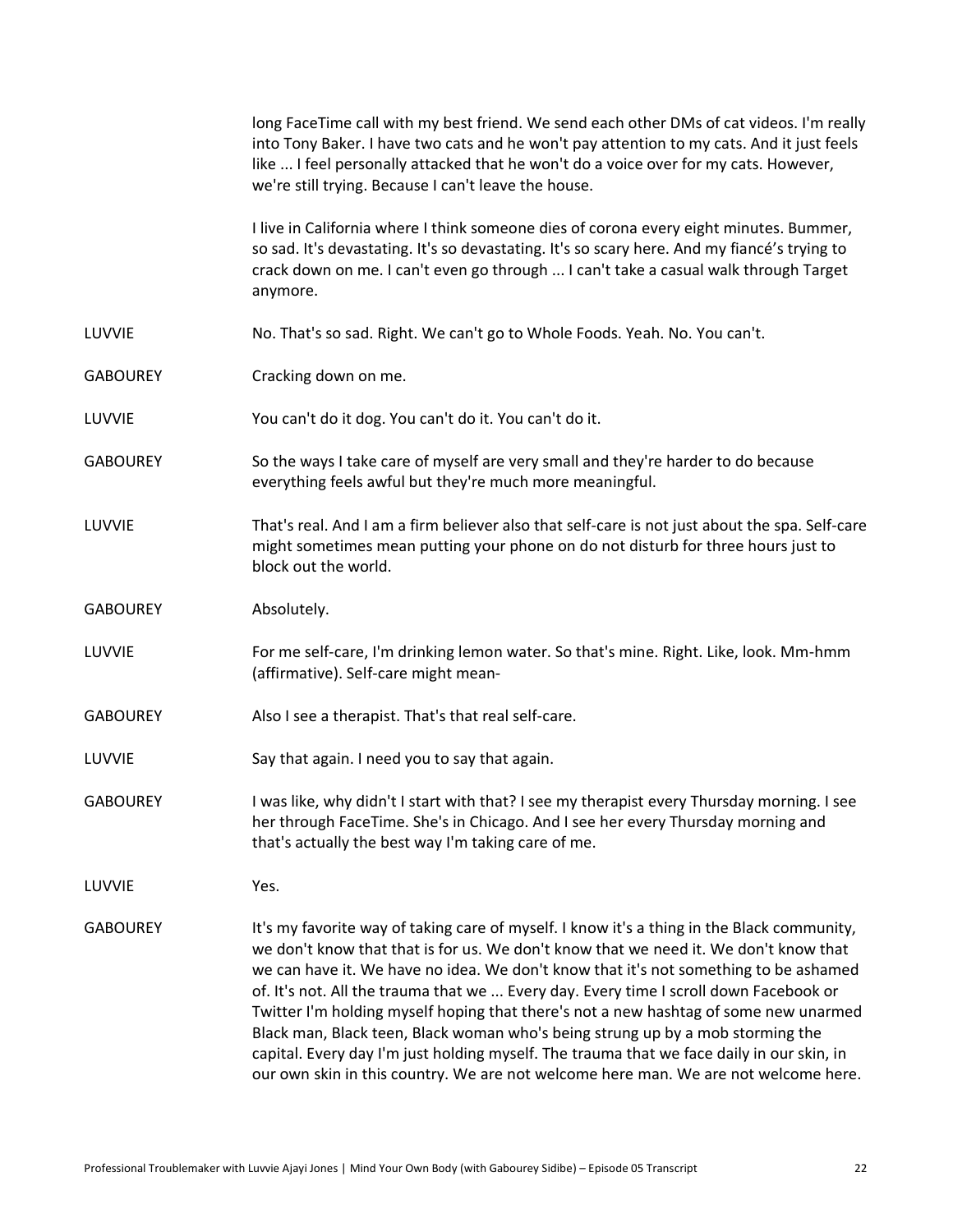I don't know if we'll ever be and every day is a fight. My mind gets tired and I need a place for my mind to rest.

Therapy is a place where my mind rests. We all deserve this bit of rest. We all deserve it. We deserve some place. I was explaining to my fiancé that if we worked in an office together and something happened, I would have him speak up to the bosses for me because I would be labeled angry. I would be labeled. So I encourage him to speak up for his Black counterparts in the office. And he does anyway. He's really, really good at that. But I explained to him why. Because he's like, "I don't know why he doesn't any ..." I'm like here's why wouldn't say anything. Here's why I wouldn't say anything. Because we just don't live in the same country. We don't. We're not welcome here. And there are very few places where we can say, "I'm actually angry," without be labeled an angry Black woman.

- LUVVIE **Angry Black woman. Aggressive. We've earned angry Black woman. If we are cussing** every three minutes, we have earned it. Who else should not be angry? Come on. So even if they want to call us angry Black women, call me that. What have you done to allow me to be angry? What have you done to make so angry?
- GABOUREY I'm angry. I'm so angry.
- LUVVIE I'll be angry. That's why I'm like, you know what, honestly, I'm not going to be like I'm not angry. I'm angry. No.
- GABOUREY Yeah. And you know what, we're also not angry about having to wear masks at Target. That's not us. How are we labeled so angry when I'm just saying, Karens would like to speak to the manager because her water that she's getting from the refrigerator is lukewarm. It's lukewarm.
- LUVVIE They be angry about shit like actual fair elections. We're angry because we're being killed in the streets.
- GABOUREY You lost.
- LUVVIE Who has the right to be angry if not us? Who? They all being babies. But no, the therapy piece, we must continue to beat the drum on therapy. I've had a few people actually say because I've mentioned therapy on a casual way they've gone out to look for therapists. So anytime one of us talks about therapy, I'm like yes, I hope it actually pushes one other person, one more person, to go find a therapist because we can't carry all this weight by ourselves. It's too heavy.
- GABOUREY I talk to everybody about therapy. I don't care if you feel ... I'm not even reading the room to see if you need. I don't do that. I'm not assessing you. I'm not judging nobody. I'm like, "Look, I got a dope therapist who if you don't want to see her, I'm sure she has reference ..." I'm not assessing anybody, being like, "You seem sad." I'm not doing that. I'm like, "Listen, there's therapy out here. You should just try it. Or if you don't want it or if you already have it, you can push this to somebody else." I'm on a mission to make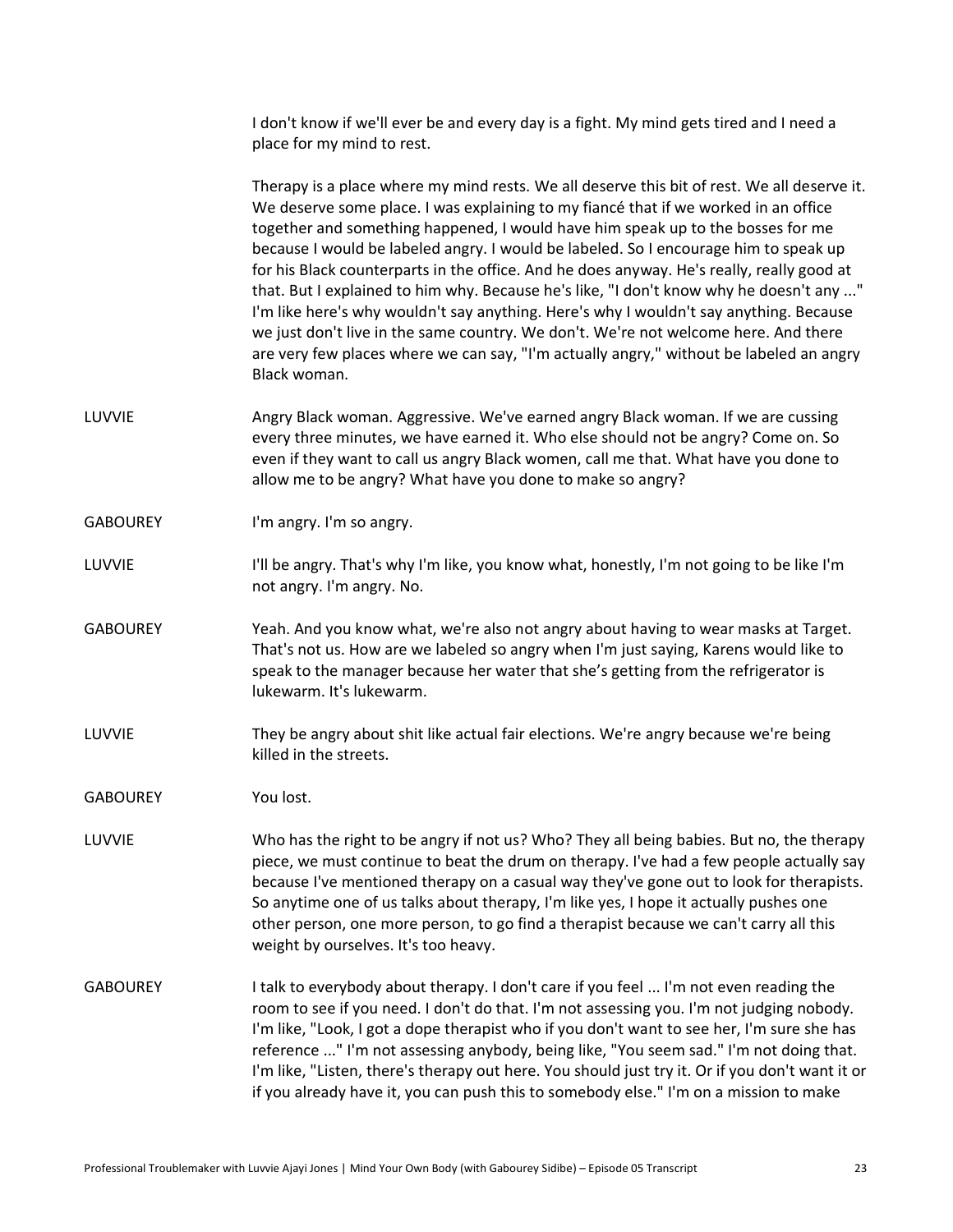|                 | sure everybody gets their brain together because it is extremely hard to be a person. It's<br>just hard to be a person.                                                                                                                                                                                                                                                                                                                                                                                                     |
|-----------------|-----------------------------------------------------------------------------------------------------------------------------------------------------------------------------------------------------------------------------------------------------------------------------------------------------------------------------------------------------------------------------------------------------------------------------------------------------------------------------------------------------------------------------|
| LUVVIE          | Yes. And therapy is cardio for your mind. It is cardio for your mind. You are going to the<br>gym for your spirit. Okay. Your spirit needs to be worked out in that session. So I'm with<br>it.                                                                                                                                                                                                                                                                                                                             |
|                 | And then, one of the reasons why I have you as a guest on this podcast is because I<br>consider you a professional troublemaker. And that for me is a high compliment.                                                                                                                                                                                                                                                                                                                                                      |
| <b>GABOUREY</b> | Thank you.                                                                                                                                                                                                                                                                                                                                                                                                                                                                                                                  |
| LUVVIE          | So what would you consider professional troublemaker?                                                                                                                                                                                                                                                                                                                                                                                                                                                                       |
| <b>GABOUREY</b> | Gosh. I think it's so easy to be a troublemaker. Especially if you're a woman. Especially if<br>you're a Black woman. The easiest way to be a troublemaker is say, "Oh, no thank you."<br>I've been called a bitch because I said, "Oh, no thank you. I'm actually good." Like I'm a<br>diva, I'm all these things because I didn't want to do the thing that you wanted me to<br>do. Or I felt uncomfortable and so I said  I think it's so easy to be a troublemaker if you<br>value your own comfort above a stranger's. |
| LUVVIE          | Ooh.                                                                                                                                                                                                                                                                                                                                                                                                                                                                                                                        |
| <b>GABOUREY</b> | Which I do a lot. I do not like being hugged. And I feel like during the COVID situation<br>where it turns out I'm right  You know what I mean? I'm right. People are like, "Oh, hi.<br>I'm a hugger." Like  I'm not. I have to be like  I do a thing where people try to hug me<br>and I go, "Oh, hi." And I put out my hand. And they get a little embarrassed. I don't want<br>to embarrass anyone. I just also don't want to be hugged because I'm uncomfortable<br>with a stranger wrapping their body around my body. |
| LUVVIE          | Same. Oh my god, same. I even put this in my book. I literally put this in my book. For<br>people who don't like hugging strangers, who then become visible, then we're<br>considered rude when people are like, "Oh my god, so nice to meet you." Why are we<br>mashing bodies when I don't know you?                                                                                                                                                                                                                      |
| <b>GABOUREY</b> | My body, your body, squeezing. What is this?                                                                                                                                                                                                                                                                                                                                                                                                                                                                                |
| LUVVIE          | What is this?                                                                                                                                                                                                                                                                                                                                                                                                                                                                                                               |
| <b>GABOUREY</b> | No. What is this stuff?                                                                                                                                                                                                                                                                                                                                                                                                                                                                                                     |
| LUVVIE          | Not good with it. Friends, and family, all right, let's hug. But random person whose name<br>I don't know, it makes me deeply uncomfortable.                                                                                                                                                                                                                                                                                                                                                                                |
| <b>GABOUREY</b> | Yeah. I'll hug my friends, I hug my family. I don't have a problem with a hug in general. I<br>don't like a specific stranger hug. Also if I hate you don't force me to hug you. What are<br>we doing? You know I don't fuck with you. Don't force me to hug you. But for the most                                                                                                                                                                                                                                          |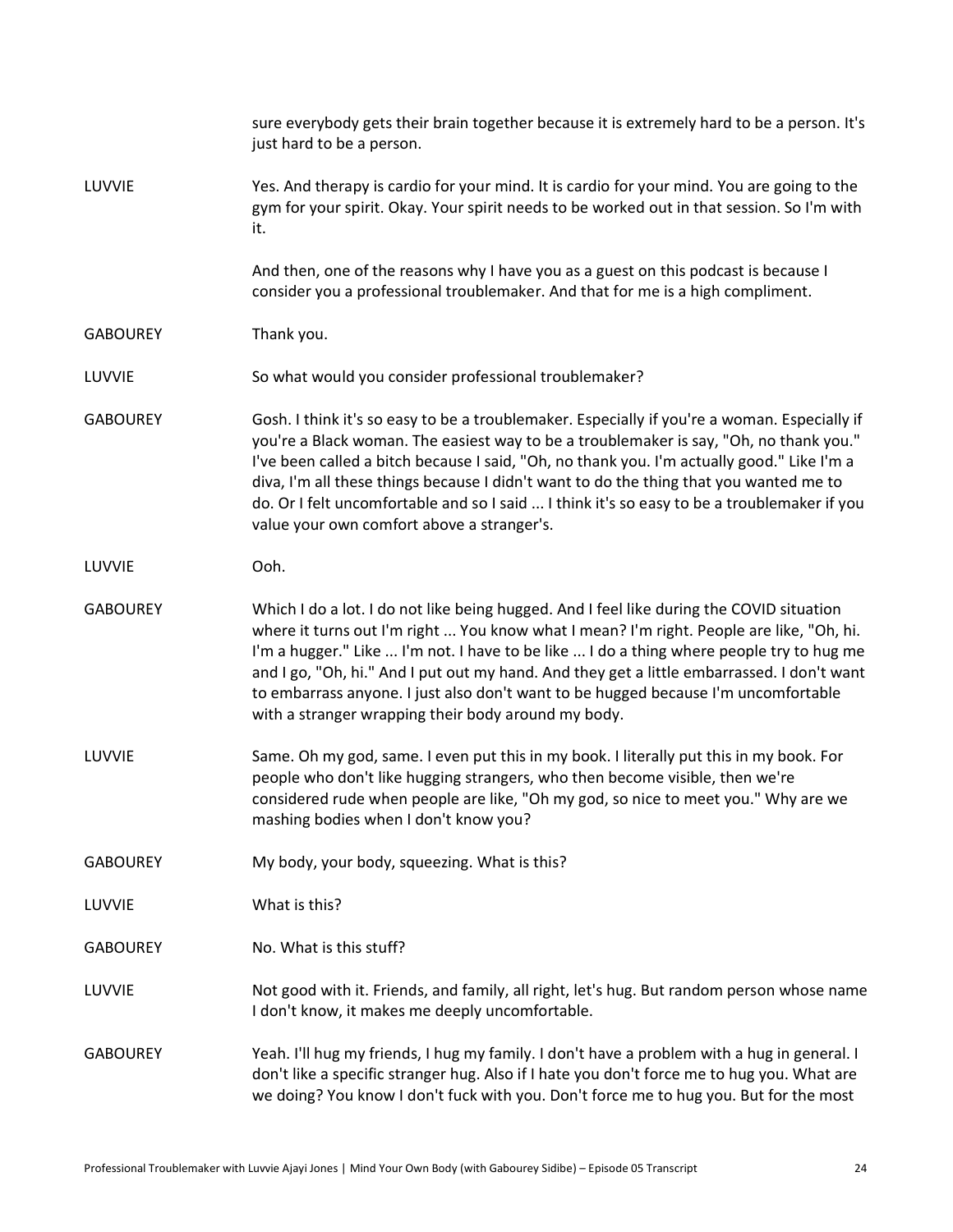|                 | part  And I also do a thing where if I'm meeting someone for the first time I'll shake<br>their hand. If we're talking for a while, like not five minutes but a while, and we're<br>having a night together or whatever, I'll hug you then because now you're not a<br>stranger.                                                                                                                                                                                                                   |
|-----------------|----------------------------------------------------------------------------------------------------------------------------------------------------------------------------------------------------------------------------------------------------------------------------------------------------------------------------------------------------------------------------------------------------------------------------------------------------------------------------------------------------|
| LUVVIE          | Yes. Correct. Yes.                                                                                                                                                                                                                                                                                                                                                                                                                                                                                 |
| <b>GABOUREY</b> | Don't look at me like I'm crazy because I don't want you to wrap your actual limbs and<br>breasts and chests around my breasts and chests and squeezing. That's what a hug is.<br>That's crazy. You're a stranger. Your musk is not used to my musk. I'm not okay with it.                                                                                                                                                                                                                         |
| LUVVIE          | That's it.                                                                                                                                                                                                                                                                                                                                                                                                                                                                                         |
| <b>GABOUREY</b> | And in the COVID world, we're right. Look at them hugger ass people out here talking<br>about I'm a hugger. Now you've got it. No. It's on you.                                                                                                                                                                                                                                                                                                                                                    |
| LUVVIE          | No. You are speaking my actual language. This is my actual  I have literally talked<br>about this. I put it in my new book because I was like, "Can we talk about boundaries<br>and why everybody thinks everybody should want to hug?" When it's like, "I'm a<br>hugger." Okay. I'm a Capricorn. What that got to do with something? Are we just<br>throwing out random adjectives? Is that what we're doing today? Like congrats. Like<br>okay.                                                  |
| <b>GABOUREY</b> | And those I'm a hugger ass people do not give you the opportunity to  I'm going to use<br>a strong word. Okay, trigger warning. It's rape. I'm not going to be forced into a hug. I'm<br>not going to do it. Because how do we also teach children that your body belongs to<br>you? Your decisions with your body are your body so when other people try to touch<br>your body when you don't want them to, you need to tell an adult. You need to say no.<br>Because your body is your boundary. |
| LUVVIE          | That part.                                                                                                                                                                                                                                                                                                                                                                                                                                                                                         |
| <b>GABOUREY</b> | Hug your auntie. Hug her. Hug your aunt.                                                                                                                                                                                                                                                                                                                                                                                                                                                           |
| LUVVIE          | No. Don't make them hug the auntie.                                                                                                                                                                                                                                                                                                                                                                                                                                                                |
| <b>GABOUREY</b> | Kiss her.                                                                                                                                                                                                                                                                                                                                                                                                                                                                                          |
| LUVVIE          | I hate that.                                                                                                                                                                                                                                                                                                                                                                                                                                                                                       |
| <b>GABOUREY</b> | It's weird.                                                                                                                                                                                                                                                                                                                                                                                                                                                                                        |
| LUVVIE          | It's weird.                                                                                                                                                                                                                                                                                                                                                                                                                                                                                        |
| <b>GABOUREY</b> | No. I don't want to. I don't want to be mean. I actually just feel really, really protective<br>of my body currently. And moving forward, now that there's a vaccine  Honestly, I'm<br>like, "Oh, we can't go outside until it's available at the Walgreens." However, moving                                                                                                                                                                                                                      |